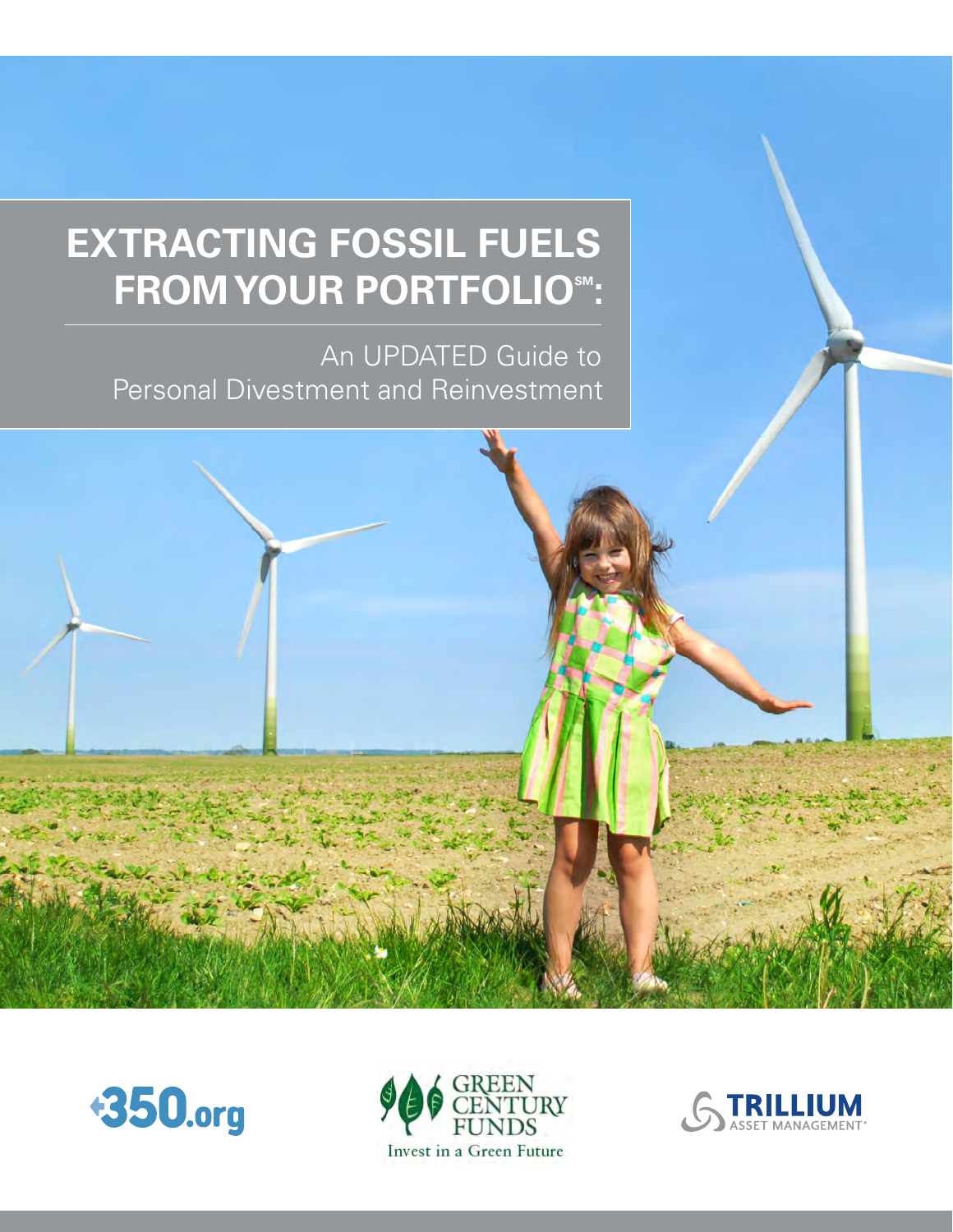## ABOUT THE AUTHORS

**[350.org](http://greencentury.com/?xb=http://350.org)** is a global network inspiring the world to rise to the challenge of the climate crisis. Since its inception in 2008, their online campaigns, grassroots organizing, and mass public actions have been led from the bottom up by people in 188 countries.

350 means climate safety. To preserve our planet, scientists tell us we must reduce the amount of CO<sub>2</sub> in the atmosphere from its current levels of 400 parts per million to below 350 ppm. 350 is more than a number it's a symbol of where we need to head as a planet.

350 works in a new way — everywhere at once using online tools to facilitate strategic offline action — under the belief that if a global grassroots movement holds our leaders accountable to the realities of science and principles of justice, we can realize the solutions that will ensure a better future for all. As part of this mission, one of the campaigns is "Fossil Free: Divest from Fossil Fuels," and this guide is a part of the newly launched Personal Divestment campaign.

**For more information** [click here](http://greencentury.com/?xb=http://www.350.org) for [350.org](http://greencentury.com/?xb=http://350.org) or [click here](http://greencentury.com/?xb=http://www.gofossilfree.org) for the Go Fossil Free campaign or visit [www.350.org](http://greencentury.com/?xb=http://www.350.org) or [www.gofossilfree.org](http://greencentury.com/?xb=http://www.gofossilfree.org).

#### **Green Century Capital Management (Green Century)**

is the investment advisory firm of the first family of fossil fuel free, responsible, and diversified mutual funds. In addition to being divested from coal, oil and gas companies in both its Balanced Fund and Equity Fund, Green Century leverages its clout as a shareholder to press companies to improve their environmental policies to protect our forests, water, and air.

100% of Green Century's profits earned for managing the Green Century Funds belong to the founding group of environmental non-profit organizations, the Public Interest Research Groups (PIRGs), that started Green Century in 1991.

Since 2005, Green Century's Balanced Fund has been 100% fossil fuel free; it is an actively managed fund made up of the stocks and bonds of well-managed companies. The Balanced Fund is almost 50% less carbon intensive than the S&P 500® Index as measured by the international data and analysis firm Trucost.<sup>1</sup> The Green Century Equity Fund, which is also fossil fuel free, invests in the longest running sustainability index minus the fossil fuel companies in that index.

#### **For more information, [click here](http://www.greencentury.com) or visit [www.](http://www.greencentury.com)** [greencentury.com](http://www.greencentury.com)

**Trillium Asset Management, LLC** has two fossil fuel free investment strategies. Trillium's Fossil Fuel Free Core meets the need for a core investment portfolio without direct fossil fuel exposure. Trillium's Sustainable Opportunities strategy focuses on companies whose core business addresses one of three themes: Green Solutions, Economic Empowerment, and Healthy [Living.](Living.This) [This](Living.This) strategy has been fossil fuel free since its inception.

Trillium also serves as the investment sub-advisor to the Green Century Balanced Fund, which has been fossil fuel free since 2005.

**For more information** visit [www.trilliuminvest.com/](http://greencentury.com/?xb=http://www.trilliuminvest.com/trillium-investment-strategies/sustainable-opportunities/) [trillium-investment-strategies/sustainable-opportunities/](http://greencentury.com/?xb=http://www.trilliuminvest.com/trillium-investment-strategies/sustainable-opportunities/)

**Acknowledgements:** This report was prepared with the help of Meghan Goodwin.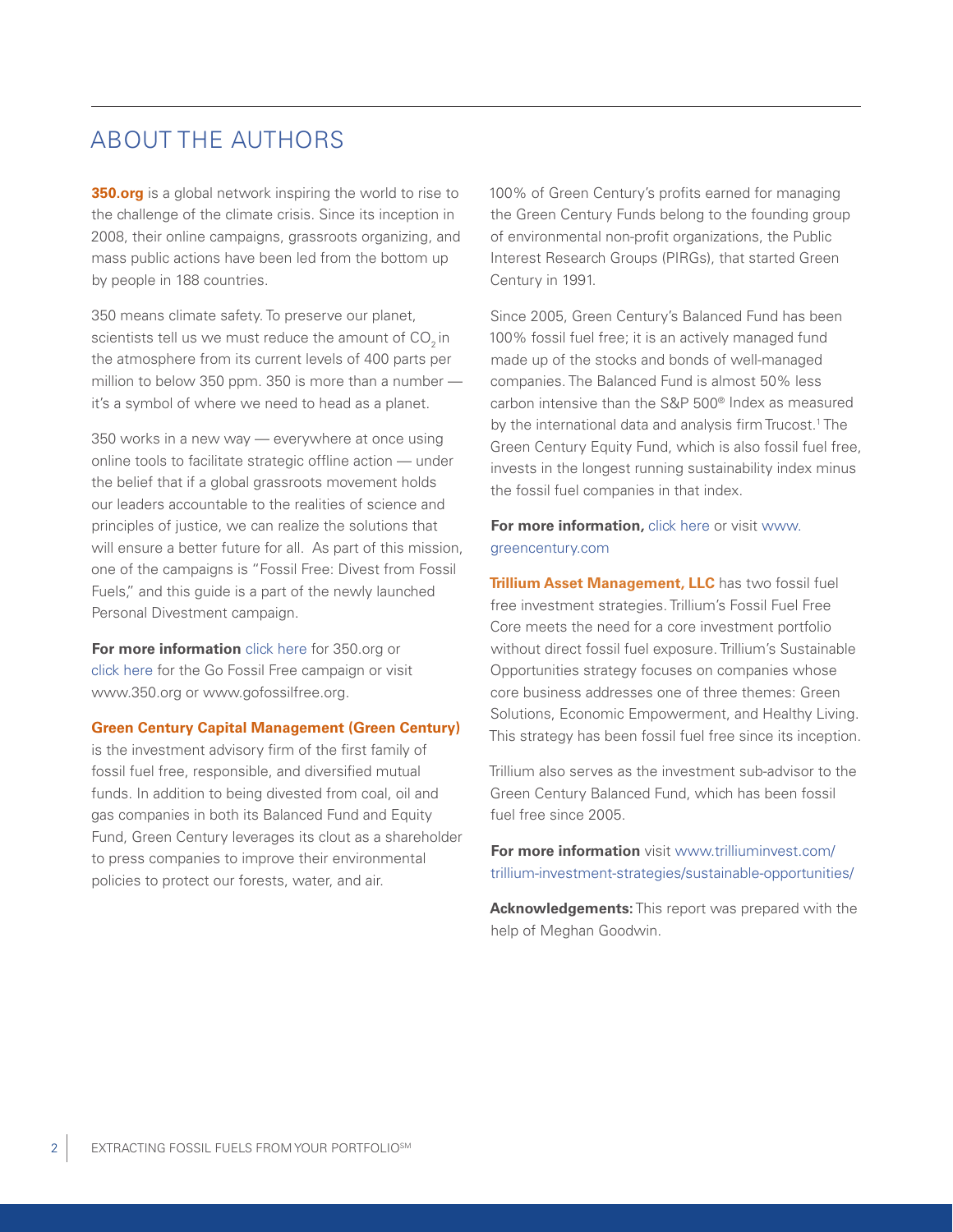## FOREWORD: BILL MCKIBBEN



If it's wrong to wreck the climate, then it's wrong to profit from that wreckage. I have repeated that message often as I've traveled the U.S. and the globe in the last year and a half in support of the Go Fossil Free campaign, which calls on institutions to divest from the largest 200 coal, oil, and gas companies holding the most proven carbon reserves.

Fossil fuel divestment takes the fossil fuel industry to task for its culpability in the climate crisis. By naming this industry's singularly destructive influence

— and by highlighting the moral dimensions of climate change — we hope that the fossil fuel divestment movement can help break the hold that the fossil fuel industry has on our economy and our governments.

So far, the response is more than we could have hoped for, with over 400 colleges, cities, and churches joining the campaign, from Stanford University to the United Church of Christ. Through the campaign, we have also heard from countless individuals — educators, parents, young professionals — who want to use their power as individual investors to stop climate change.

This guide is designed for you—the individual investor who wants to learn more and take action.

If you are reading this, then you know that climate change is no longer a far-off threat. It is already here. That means that the clock is ticking to protect our children and the planet from the consequences of this rapidly unfolding crisis.

Investors have an important and special role to play in the climate change movement. I hope this guide will help you find yours.

Onwards,

#### **Bill McKibben**

*Bill McKibben is an internationally recognized environmentalist and bestselling author. He is the co-founder of [350.org](http://greencentury.com/?xb=http://350.org) and Schumann Distinguished Scholar at Middlebury College in Vermont.*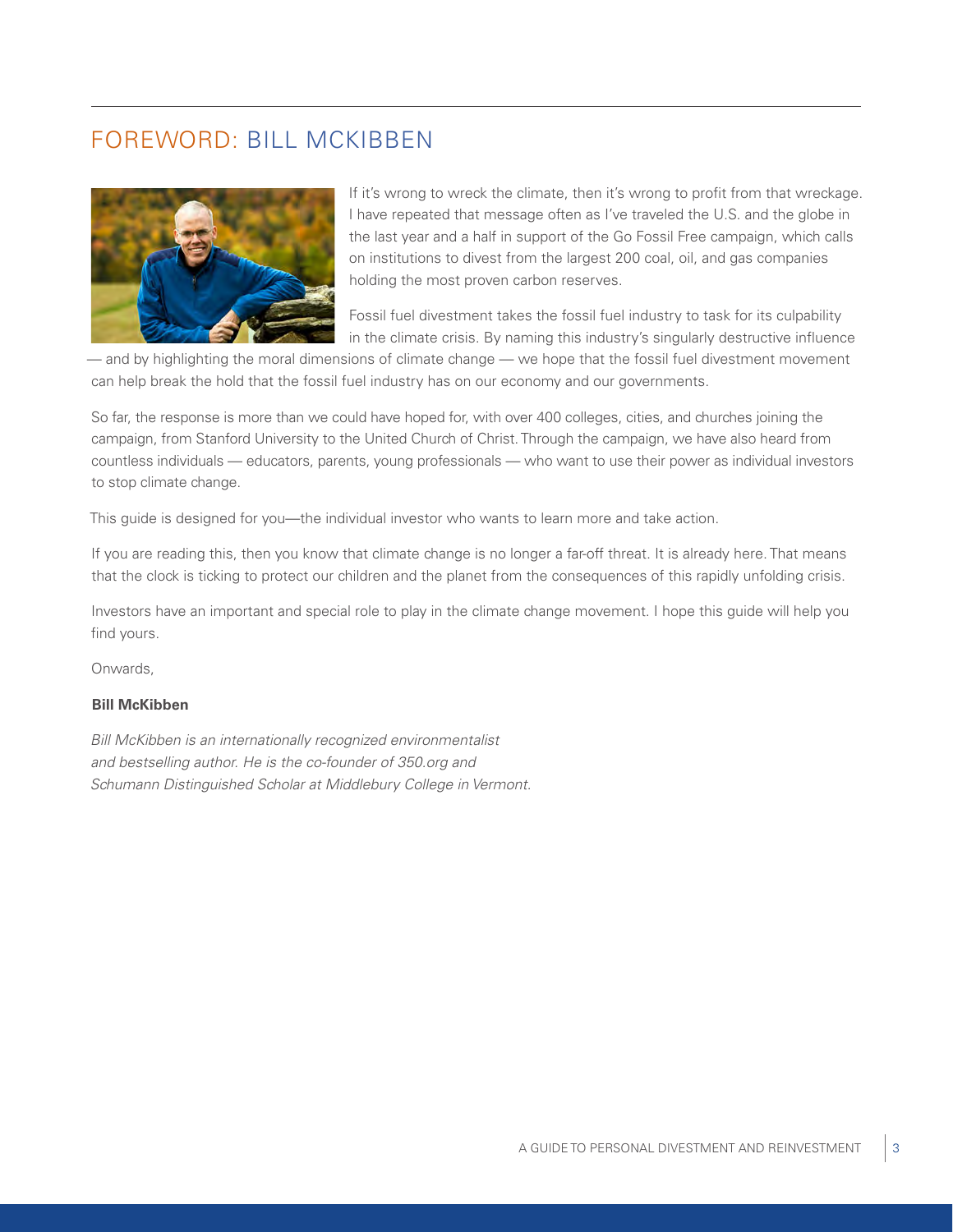## INTRODUCTION: MATT PATSKY AND LESLIE SAMUFI RICH



In the year since we first published this guide, we have been inspired by and privileged to work with more individuals, university administrators, and faith and business leaders who have voiced their concern about climate change and increased their individual and collective actions to address it. There is no place that the growth and potential for change is more evident than in the divestment and reinvestment movement.

In addition to aligning your investments with your values, avoiding

fossil fuel companies as part of a public divestment campaign sends a powerful message that "business as usual" by the fossil fuel industry is not acceptable. In the last year, there also have been a record number of studies analyzing the financial impacts of staying invested or avoiding fossil fuels — and the results demonstrate that investors can seek competitive returns while potentially experiencing advantages such as reducing their risk of holding potentially devalued assets.

It is no wonder that with the ethical, political and potential financial advantages, more people are looking for information on how to go fossil fuel free.

We hope this guide:

- » Helps you better understand the ethical, political and financial reasons to consider fossil fuel divestment
- » Provides clear steps to move your money out of coal, oil, and gas companies; and
- » Offers steps on how to proactively invest in sustainable companies and investment vehicles.

There are many ways to participate in this growing movement — with your individual investments, your company's retirement plan and the endowments of the institutions you support.

We encourage you to use this guide and the resources in the appendix to educate yourself, your family, your friends, or your financial planner to go fossil fuel free.

Thank you for taking the first step.

Matt Patsky is the CEO of Trillium Asset Management and Leslie Samuelrich is the President of Green Century Capital Management.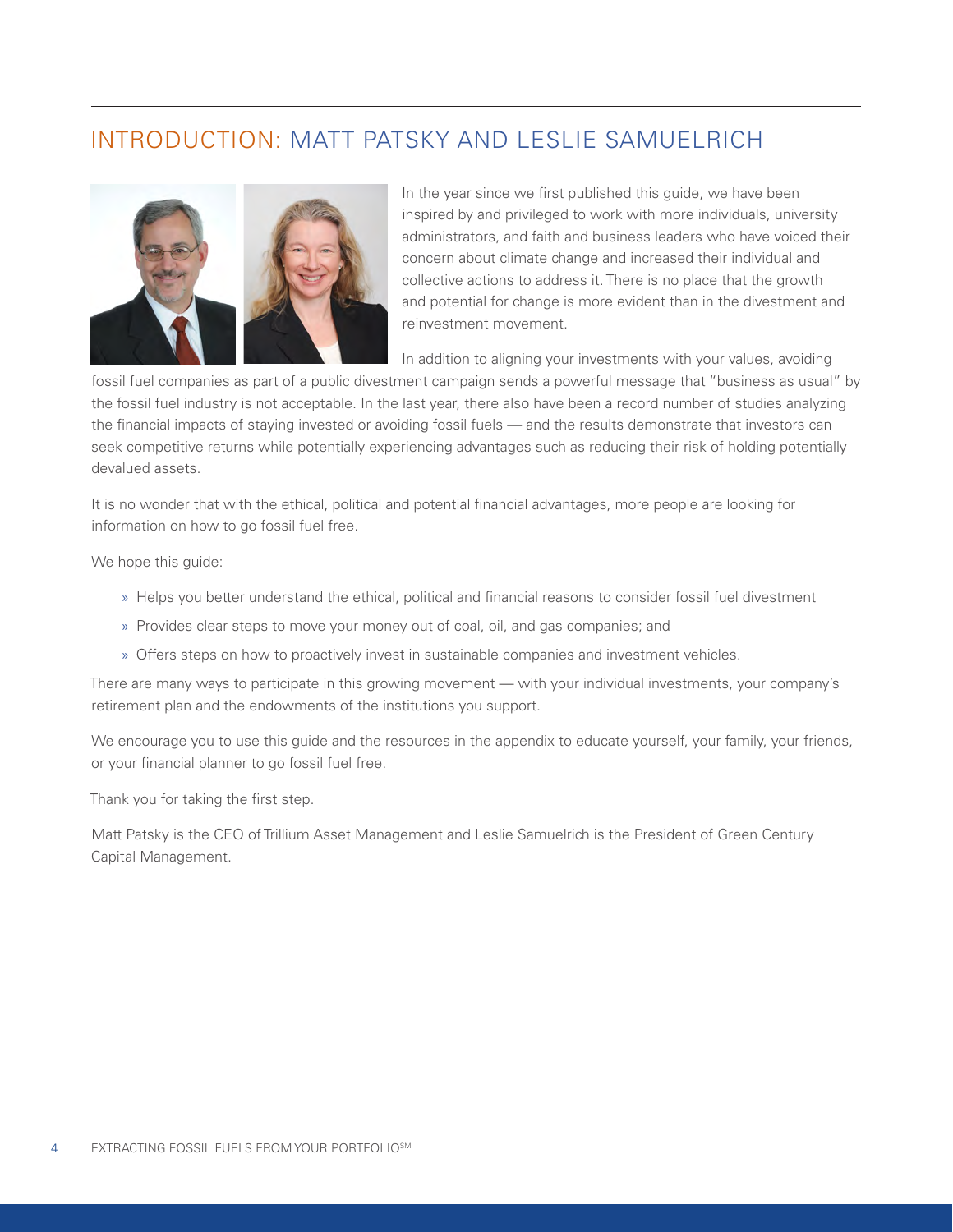## BACKGROUND: CLIMATE CHANGE AND THE FOSSIL FUEL DIVESTMENT MOVEMENT

As policy progress to address climate change has stalled at the international and national levels, new strategies and tactics have emerged at the local level to expose and reduce the power that the fossil fuel industry has on policy and regulations. One of these strategies is the fossil fuel divestment campaign developed by [350.org](http://greencentury.com/?xb=http://350.org).

[350.org](http://greencentury.com/?xb=http://350.org) was established in 2008 to call for immediate and concrete steps to address climate change. The number 350 represents the parts per million (ppm) that many scientists, climate experts, and national governments say is the safe upper limit for the concentration of CO<sub>2</sub> in our atmosphere. Sadly, as a global community, we recently crossed the critical threshold of 400 ppm<sup>2</sup>.

In the fall of 2012, [350.org](http://greencentury.com/?xb=http://350.org), As You Sow, Green Corps, and the Responsible Endowment Coalition launched a joint campaign, one that harnessed the power of investors to expose and pressure the fossil fuel industry. This campaign, inspired by the successful South African divestment campaign (which used investor pressure to protest Apartheid in the 1980s) calls on educational, religious, and other institutions, and city and state governments to divest from companies with exposure to large fossil fuel reserves. Soon thereafter, Bill McKibben held a 21-city sold out speaking tour that spread the campaign nationally. By winter 2012, more than 300 campuses were organizing divestment campaigns, and Unity College in Maine became the first school to go fossil fuel free, followed shortly by the cities of Seattle and San Francisco. By mid-2014, a total of 13 colleges and universities had committed to divesting from fossil fuels. The campaign has received media attention across major national media outlets including the *New York Times*, *Forbes*, and *National Public Radio*.

The campaign's demands to the fossil fuel industry are the following:

- » Stop exploring for new hydrocarbons
- » Stop lobbying in Washington and state capitals across the country to preserve their special breaks
- » Most importantly, pledge to keep 80% of their current reserves underground forever

In order to achieve these demands, the campaign aims to inspire political pressure through the simple but profound statement of divestment.



"We must stop climate change. And we can, if we use the tactics that worked in South Africa against the worst carbon emitters."3 **Example 2018**<br> **Example 2018**<br> **Disperse 2018**<br> **Dispersion South Africa against the worst**<br> **ers."**<sup>3</sup><br>
— Archbishop of South Africa Desmond Tutu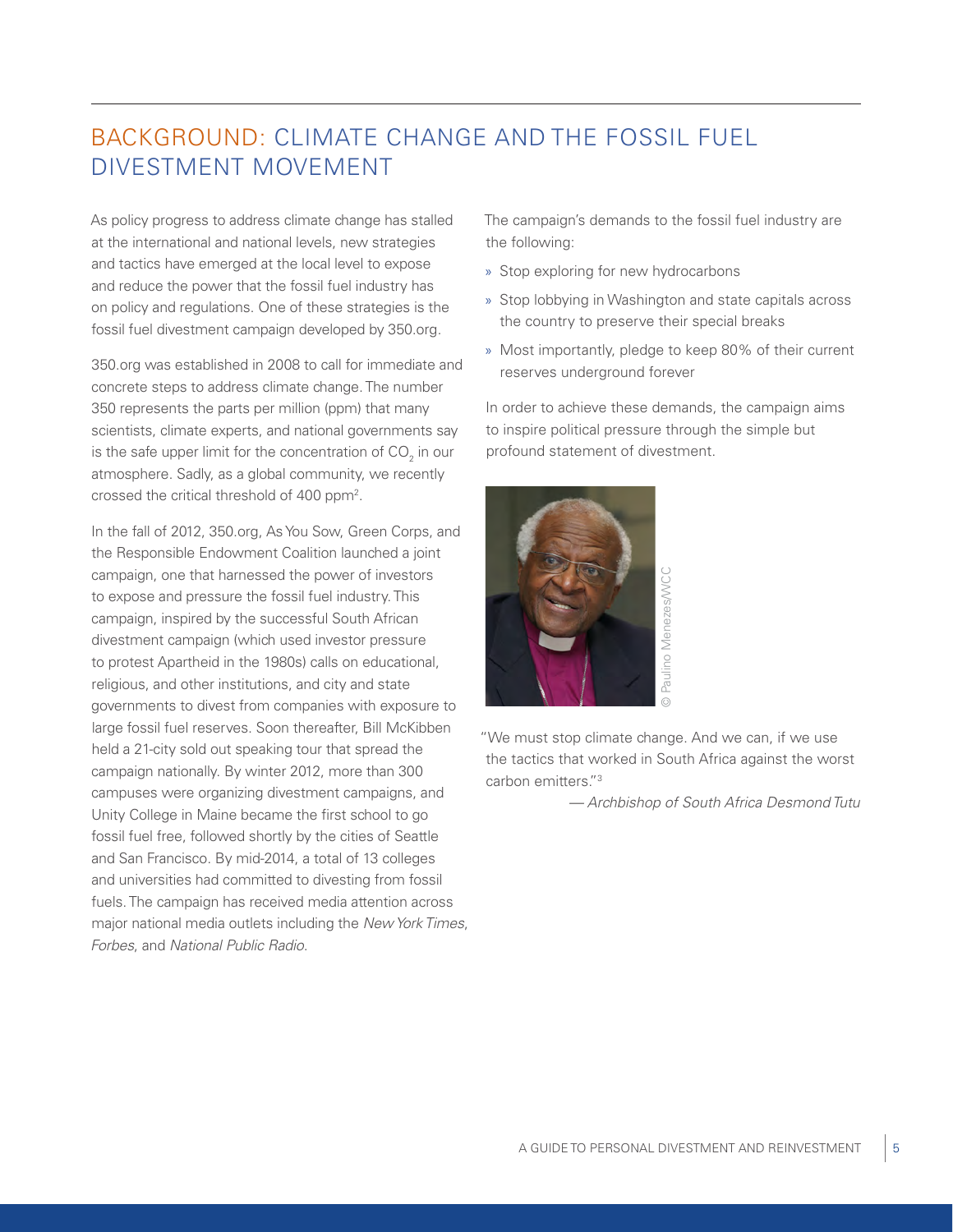## SECTION 1: WHY DIVEST

#### **There are four primary reasons to divest:**

### 1. An investment portfolio that reflect your values

Many believe that climate change poses the greatest single threat to our families, our communities, and the world. If you want to keep your assets out of the industry that is at the center of climate change, then divesting may be the right course for you.

There is a long history of investors aligning their investments with their values. For over 100 years, many religious and other investors have shunned "sin" stocks, such as companies involved in alcohol or gambling. With the exposure of the tobacco industry's role in nicotine addiction in the early 1980s, many investors divested their money from that industry. The divestment movement that most inspires the current campaign was the anti-Apartheid movement that achieved critical

mass in the late 1980s. This divestment movement was an important tool in helping to bring about the end of Apartheid. The role that divestment activists played was so critical that President Nelson Mandela's first meeting in the U.S. after the fall of Apartheid was with students from UC/Berkeley — specifically to thank them for their leadership role in the campus divestment campaign.

Today, many investors believe that they have an ethical obligation to employ this same divestment approach with companies involved in fossil fuels. A diverse group of investors believe it is simply not acceptable to profit from a business inherently designed to accelerate climate change.

### 2. To shape public policy and limit influence by energy companies

For decades, fossil fuel companies have spent millions of dollars to influence legislation in state capitals and Congress and have been very successful in their efforts to secure preferential tax breaks, block carbon emission goals, and cut off support for clean and renewable energy sources.<sup>4</sup> To put sensible solutions in place, the political climate needs to change. Divesting sends a signal that these efforts are not supported by investors and can erode the political influence on which these companies depend.

Divesting also helps you add the clout of investors to the national climate change movement — a movement that is critical in building the media exposure and support needed to secure policy progress, including new state solar energy goals or the proposed national cap on carbon emissions from power plants. In addition, joining the growing ranks of investors who are moving their money helps gain media attention for the issue and educates others.

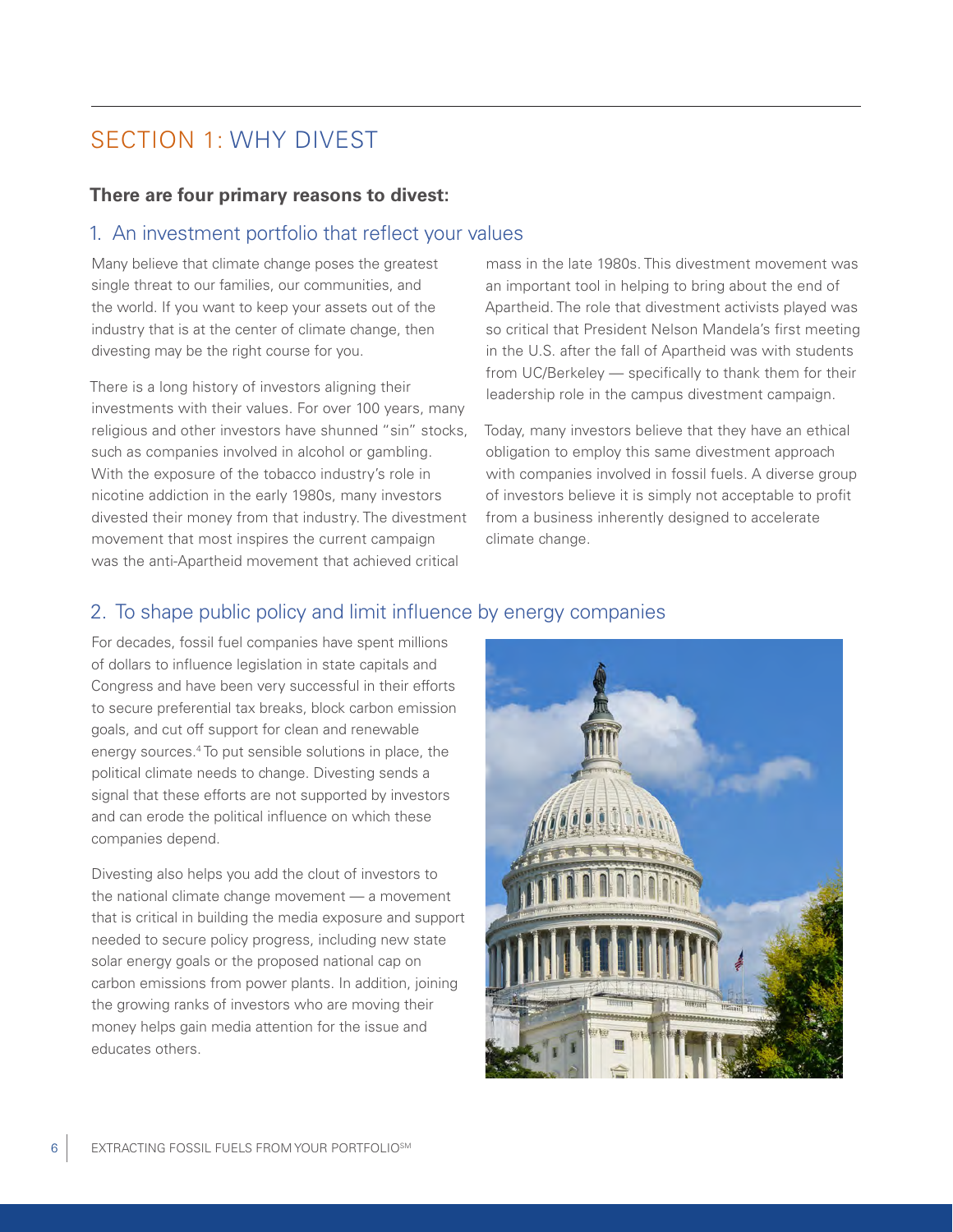### 3. To potentially reduce your financial risk

Divestment may reduce your risk of holding devalued and stranded — carbon assets. Carbon assets are the reserves of fossil fuels that oil, gas, and coal mining companies plan to use. The reserves are counted as positive assets on a company's balance sheet under the assumption that all listed reserves will be able to be extracted, sold, and burnt.

One important financial indicator is a fossil fuel company's level of capital expenditures, which is approximately how much money it spends seeking and developing new ways to extract fossil fuels. An analysis by Carbon Tracker Initiative shows that the top 200 fossil fuel companies (by reserves) had adjusted capital expenditures of \$674 billion between 2013 and 2014.<sup>5</sup> **In contrast, these same companies paid** only \$126 billion in dividends to their shareholders over the same period. What does this mean? Oil and gas companies are pouring the vast majority of their profits into projects to access even more oil, gas, and coal.

However, according to the International Energy Agency,<sup>6</sup> the burning of these fuels will exceed the carbon levels regarded as safe. And if governments act to restrict carbon emissions, companies owning fossil fuel reserves may experience severe devaluation. In this scenario, companies may have to take a loss on stranded assets, and investors would likely suffer. Divesting now could allow investors to reduce their exposure to a possible collapse of the so-called "carbon bubble."

In addition, many fossil fuel companies are pursuing expensive and environmentally dangerous projects such as drilling in deeper waters, frozen Arctic fields and Tar Sands. BP\* is back to drilling in the Gulf of Mexico at even deeper depths and Exxon,\* BP, Shell,\* Chevron Corp.\* and Total SA\* have tripled capital spending in the last five years,<sup>7</sup> pouring more of their profits into exploration, rather than their shareholders' pockets.

#### **NEXT GENERATION INVESTORS**

**Colleges and Universities:** More than a dozen colleges, including Pitzer College and Stanford University in California, the University of Dayton in Ohio and College of the Atlantic in Maine, have committed to divestment. There are active and sophisticated campaigns at another 301 colleges — from Georgetown University to the University of Chicago. There's a good chance a campaign is active at a nearby school or your alma mater.

**Faith Institutions:** Churches, synagogues, mosques, and other places of worship are perhaps the fastest growing segment of the divestment movement. The World Council of Churches, the Unitarian Universalist and the United Church of Christ denominations, as well as dozens of individual faith centers have voted to divest their endowments.

**Cities:** Across the country, 27 cities, several of them technology and innovation hubs (such as Cambridge, Mass. and San Francisco), have made commitments to go fossil fuel free, with the belief that these actions will serve to attract new graduates to live and work in their cities.



**The Millennial Generation:** As wealth is handed down between generations, millennials expect it to be managed in a manner that aligns with their own values. If investment managers and advisors fail to develop and adopt fossil free investment strategies, they run the risk of losing this generation of investors.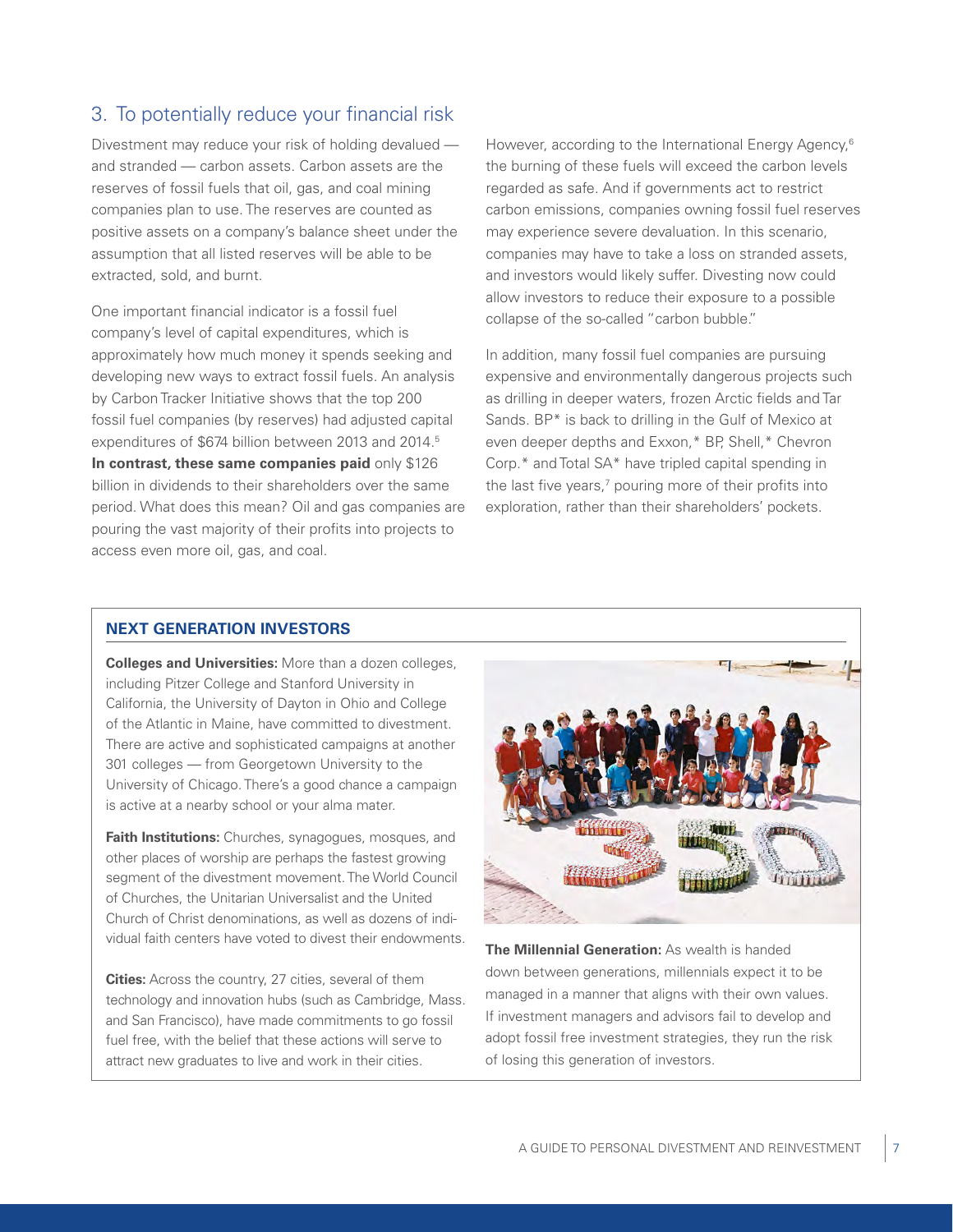### 4. To reallocate investment to companies leading the transition to a more sustainable economy

By divesting from companies ignoring the costs and risks associated with fossil fuels, you free up money that can then be reinvested in companies that are identifying new market opportunities related to clean energy and the move to a more sustainable economy. These companies will be the beneficiaries as the incentives change to support a low-carbon future.

In a recent survey, the Bureau of Labor Statistics (BLS) reported that greener industries are growing faster than the overall economy. In fact, according to the BLS, from 2010 to 2011 green jobs grew at a rate of 4.9%, almost four times the rate of overall jobs.<sup>8</sup>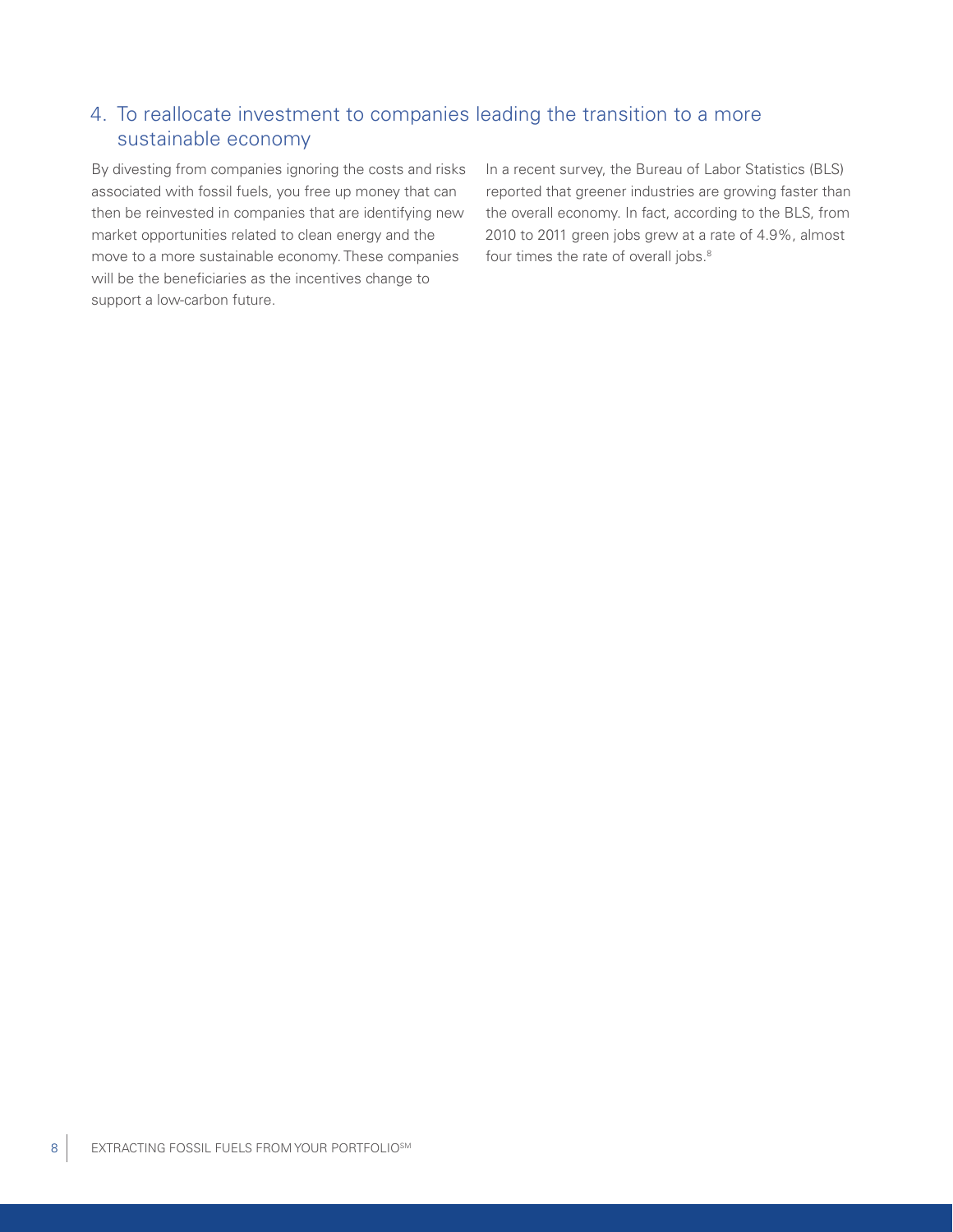## SECTION 2: HOW TO DIVEST

Divestment is the process of removing certain investments from a portfolio based on moral values or political beliefs or motivations. You can divest by following these three steps:

### Step One: Learn what you own

Whether you intended to or not, it is likely you hold investments in fossil fuel companies. For example, 8 cents of every dollar invested in the S&P 500® goes to companies on our list of the 200 largest holders of fossil fuel reserves<sup>9</sup> (see Appendix 2). Many if not most mutual funds and portfolios invest in some of the energy, materials, or utility companies on this list. Luckily, there are many options for fossil fuel free investing, so keep reading.

When reviewing your portfolio, begin with your investments in publicly traded companies (stocks and corporate bonds). This is often the largest part of an individual investment portfolio and the place where divestment is arguably the easiest to implement.10

If you do your own investing and own stocks and securities directly, compile a list of all the stocks and other securities that you own. While it is likely that

you are invested in fossil fuel companies, the overall percentage you hold may be higher than you think. For example, the S&P 1500 held about 10% in the energy sector as of June 30, 2013.<sup>11</sup>

If you own mutual funds, whether directly or through your 401(k), you can find the list of companies held in the mutual fund in the fund's latest annual or semi-annual report. You can find the reports on the mutual fund's website or you can call your mutual fund to request a copy of the report or a list of the current holdings in the fund. Pay attention to how much your funds have in the "energy sector" since this investment term roughly translates to "fossil fuel companies."

If you work with a financial advisor, ask for a list of all your investments in fossil fuel companies. See page 11 for more tips on working with financial advisors.

### Step Two: Decide what you want to exclude and sell your fossil fuel investments.

[350.org](http://greencentury.com/?xb=http://350.org) asks institutions and individuals to stop investing in the 200 companies with the largest fossil fuel reserves (see Appendix 2 for an updated list). Some investors use this list as their starting point and choose to exclude any coal, oil, and gas companies.

After you decide what you want to divest, sell them. If you own a mutual fund that holds these companies, sell your Fund shares by contacting your mutual fund directly or your financial advisor.\*\*

#### TOP 10 LARGEST US COMPANIES BY FOSSIL FUEL RESERVES:12

| Peabody Energy Corp.*            | Coal    |
|----------------------------------|---------|
| ExxonMobil Corp.*                | Oil/Gas |
| Arch Coal Inc.*                  | Coal    |
| Alpha Natural Resources Inc.*    | Coal    |
| Consol Energy Inc.*              | Coal    |
| Cloud Peak Energy Inc.*          | Coal    |
| ConocoPhillips Corp.*            | Oil/Gas |
| Nacco Industries Inc.*           | Coal    |
| Alliance Resource Partners L.P.* | Coal    |
| Occidental Petroleum Corp.*      | Oil/Gas |
| Causan Fasail Fran Indoves       |         |

*Source: Fossil Free Indexes*

<sup>\*\*</sup>The sale of a stock, bond or mutual fund may produce a capital gain for tax purposes. Please consult your tax adviser to determine what is appropriate for your individual tax situation. The views expressed are those of the authors at the time this material was created. These views may not be relied upon as investment advice or as indication of trading intent on behalf of any Green Century Fund or the Distributor and should not be construed as an offer to sell or a solicitation of an offer to buy securities or any product mentioned in this guide.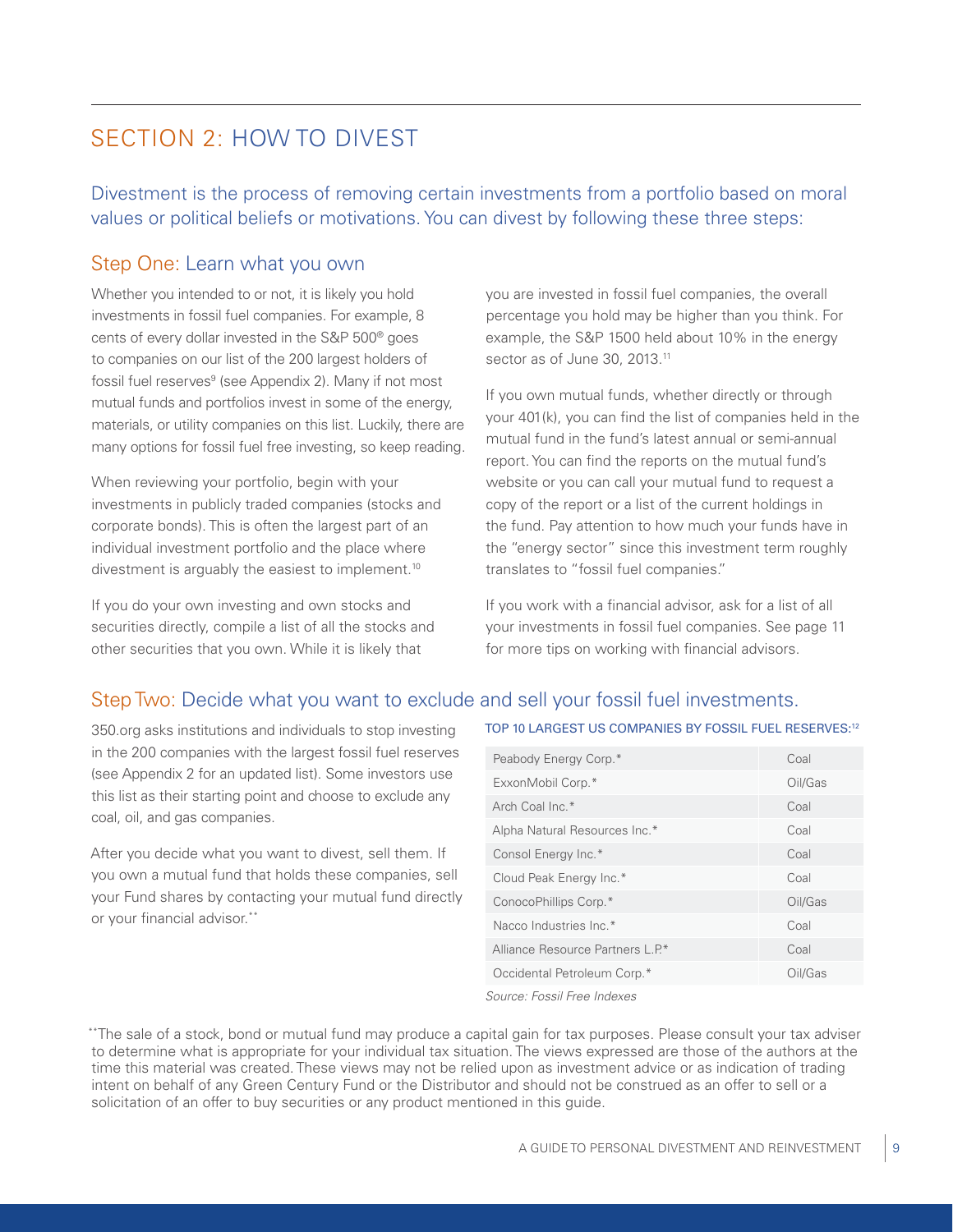#### **WORKING WITH AN ADVISOR:**

Many individuals work with financial advisors who help guide their investment choices. Many advisors will be able to answer questions about fossil fuel free investment options.

Advisors should understand your values, support reaching your goals, and find appropriate investments for you. Some advisors may hold outdated notions about Socially Responsible Investing (SRI), so you may need to be clear and firm in your intentions. Don't simply ask if you can divest; tell your advisor

that is what you want to do. See Appendix 3 for a sample letter that can be adapted for use as an email or talking points.

If your advisor does not offer you any options in fossil fuel free investing, consider finding a new advisor who has knowledge of this important issue and can meet your needs. You can find a list of SRI advisors compiled by US SIF [www.ussif.org/AF\\_](http://greencentury.com/?xb=http://www.ussif.org/AF_MemberDirectory.asp) [MemberDirectory.asp](http://greencentury.com/?xb=http://www.ussif.org/AF_MemberDirectory.asp).

### Step Three: Identify and Invest in Fossil Fuel Free Investments

In addition to [Green Century's Balanced Fund](http://greencentury.com/why-choose-green-century/fossil-fuel-free-investing/), Green Century's Equity Fund and Trillium Asset Management's fossil fuel free strategies,<sup>13</sup> there are several other fossil fuel free investment options. See Appendix 1: Fossil Fuel Free Investment Strategies Available to the Individual Investor. You may also seek to invest in individual stocks with a positive sustainability story (see Chapter 3, Reinvestment).

As you evaluate these various options, it is important to consider:

**Portfolio Manager Quality** — Look for investment professionals with a substantial history of investing and relevant credentials, such as the Chartered Financial Analyst (CFA) designation.

**Portfolio Manager Track Record** — Look for managers who have a track record of successfully integrating sustainability factors into the investment process and who have an established fossil fuel free track record of at least three years. Managers who use strategies that simply exclude fossil fuel free companies without any other portfolio adjustments or that only offer single sector exposure (such as an alternative energy sector fund) may not provide the risk mitigation of a diversified and optimized approach.

**Fees** — Most investment managers will not charge extra for a fossil fuel free approach, but confirm that overall fees are not out of line with industry peers.



**Commitment to Shareholder Advocacy** — Some fossil fuel free investment options include a shareholder advocacy component that encourages companies to adopt more sustainable business practices. Pay attention to the concrete and measurable results achieved through the advocacy programs to evaluate effectiveness.

**Carbon Footprint Analysis** — Ask your mutual fund or investment manager if they have done a carbon footprint analysis of their fund or your portfolio. A carbon footprint analysis will help you understand the carbon impact of your investments. (visit [www.trucost.com/portfolio](http://greencentury.com/?xb=http://www.trucost.com/portfolio-audits/)audits to see carbon footprint reports done by Trucost, an international data and analysis firm.)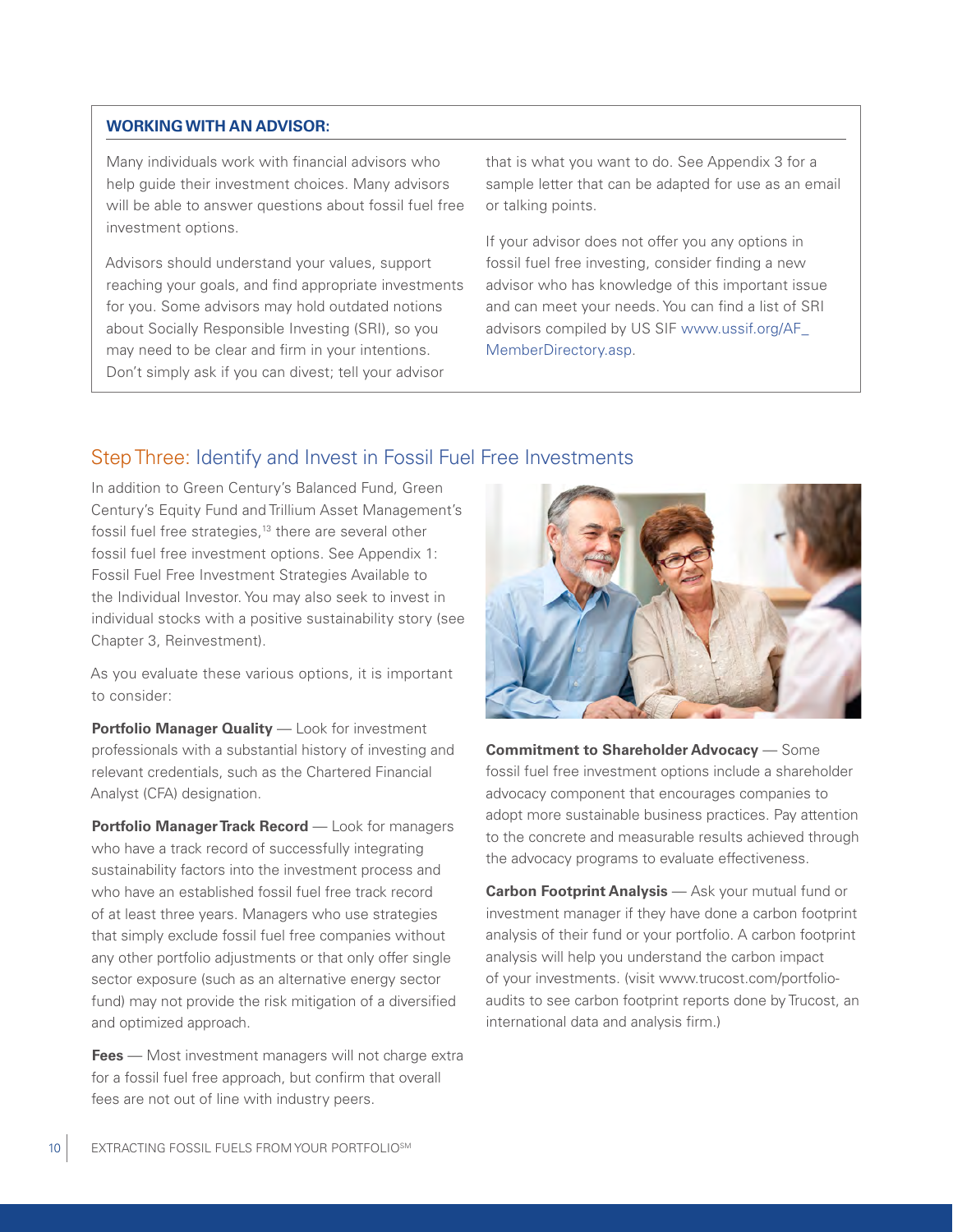#### **ADVOCATE FOR A FOSSIL FUEL FREE OPTION IN YOUR RETIREMENT PLAN OR 401(K)**

#### **For Employees**

Talk to your HR or Payroll department, and find out who makes decisions about which options are available through the plan. (Sometimes it's an investment committee, or several trustees, or the business owner. In every case, this responsibility is delegated and there should be a specific person who handles such requests. We'll refer to this person as the decision maker.)

Ask the plan administrator — the third-party company that manages the retirement plan accounts — if employees can self-select funds that are not currently on the offered list of investments. This is sometimes called a "window" option.

If self-selecting is not an option, ask the decision maker about the process by which employees can suggest a fund be added to the employer-approved list. Don't be discouraged if she or he is not enthusiastic.

The decision maker may be apprehensive about socially responsible investment options. Let him or her know that these options have been ruled acceptable within ERISA-governed plans.<sup>14</sup>

Provide materials about the Funds you are interested in adding. We recommend providing Fund Briefs and a Prospectus. Find other interested colleagues. Companies have reported that demand from plan participants is a major driver in adopting sustainable investment options.15 So at your next meeting with the retirement plan decision maker, bring another colleague or two, or a statement of interest signed by several colleagues.

Most importantly, follow up. Keep making your case until you secure the options you want.

#### **For Employers**

If you are the proprietor or decision maker for your company's or organization's retirement plan, it's a little easier to get going!

Contact your retirement plan administrator. (This is the company that manages the accounts and sends statements to employees.)

Ask your retirement plan administrator if the fund(s) you want to access are available through their brokerage.

If the fund(s) are available, find out what it takes to change the options you're offering to employees.

- » If the fund(s) aren't available, you have several choices:
- » First, ask the administrator if employees can selfselect funds that are not currently on the offered list of investments. This is sometimes called a "window" option.
- » Second, you could request that the administrator request the brokerage to sign a selling or other agreement with a fossil fuel free option.
- » Third, you could switch to a new retirement plan administrator that does offer the fund(s) you want. Suggesting this may give you more leverage with your current administrator.

Most importantly, follow up. You are the administrator's customer. If the administrator values the business you provide, you are likely to have some leverage to get what you want.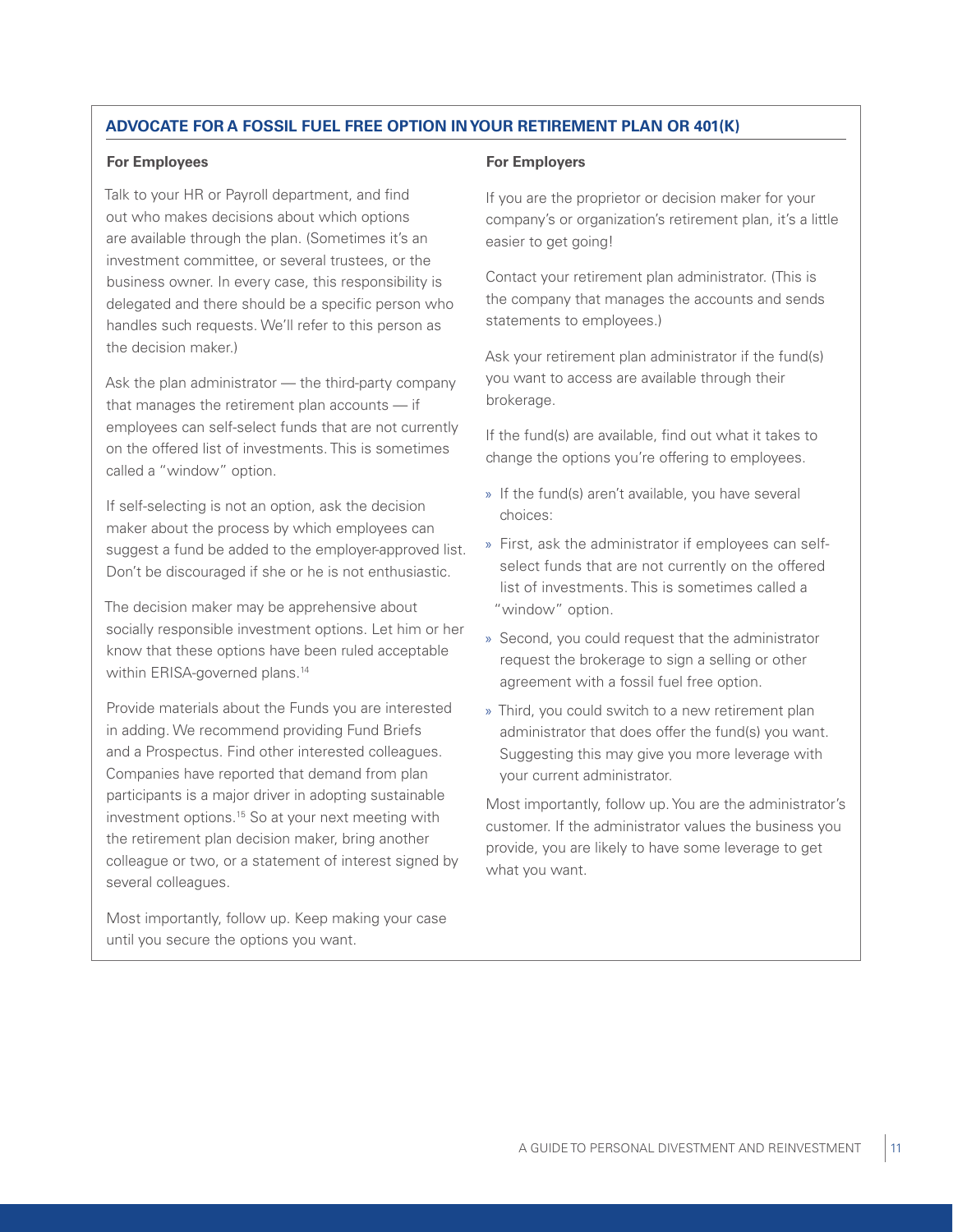#### Will divestment impact returns?

Divestment may have an impact on investment risk and return. In general, the level of impact depends on:

- » how many companies are excluded
- » how these exclusions are managed across the portfolio — including identifying appropriate replacements

In its 2013 report "Do the Investment Math: Building a Carbon-Free Portfolio," Aperio Group concluded that divesting from fossil fuel companies could have a negligible impact on a portfolio's performance and tracking error, a measure of portfolio volatility versus a benchmark and an indication of portfolio risk. For example, while the exclusion of the entire "Oil, Gas & Consumable Fuels" industry from the Russell 3000 had some impact on the risk and returns of portfolios, the impact was "far less significant than presumed."16 Aperio determined in a back test that over rolling 10 year periods from 1988 to 2012, such a "carbon-free" portfolio resulted in a hypothetical tracking error of just 0.78% versus the benchmark and outperformed its benchmark 73% of the time.17

In a December 2013 study,<sup>18</sup> MSCI, a leading provider of investment decision support tools, observed that fossil fuel divestment has the potential to reduce overall portfolio risk because it removes the volatility of the energy sector, which MSCI found to be among the most risky sectors this past decade.

MSCI also looked at the impact of excluding companies owning carbon reserves from the MSCI All Country World Index (MSCI ACWI). It determined that over a fiveyear period the active return differential was 1.2% better for the same index without the fossil fuel investments with a tracking error of just 1.9%. To quote MSCI: "one-,

three- and five-year results were consistent between the two MSCI time series analyses, showing modest risk-adjusted outperformance from divestment over those time periods. Ten-year results showed modest riskadjusted underperformance from divestment, primarily as a result of high oil prices in the early years of the time series."<sup>19</sup>

While the first two studies evaluated the impact on risk and return of a fossil fuel free portfolio, Impax Asset Management's "Beyond Fossil Fuels: The Investment Case for Fossil Fuel Divestment" study looked at four different approaches ranging from basic divestment to divestment plus reinvestment of funds in sustainable reinvestment options. Impax concluded that all four approaches "would have improved returns with limited tracking error during the time periods reviewed (generally the last seven years)."20 The best performing strategy was one that proactively included leaders in the area of environmental opportunities to offset the traditional energy exclusion.

Actual fossil fuel free investment strategies have also shown competitive long-term returns. One such strategy is Trillium Asset Management's Fossil Fuel Free Core. Since Inception from January 1st, 2007 to September 30th, 2014, the annual return net of fees was 6.5% compared to 6.8% for its benchmark, the S&P 1500.13 Over a seven year period also ending September 30th, 2014 the annual return net of fees was 6.0% compared to 6.2% for the S&P 1500 benchmark. Two notable measures of risk , standard deviation and beta, were both lower over the 7 year period for the Fossil Fuel Free Core relative to its benchmark.

(When comparing overall performance between investment strategies or mutual funds, remember fees are deducted from net return calculations for strategies and mutual funds but not from benchmarks and indices.)

\*\*The performance quoted does not represent the performance for any Green Century Fund, including the Green Century Balanced Fund.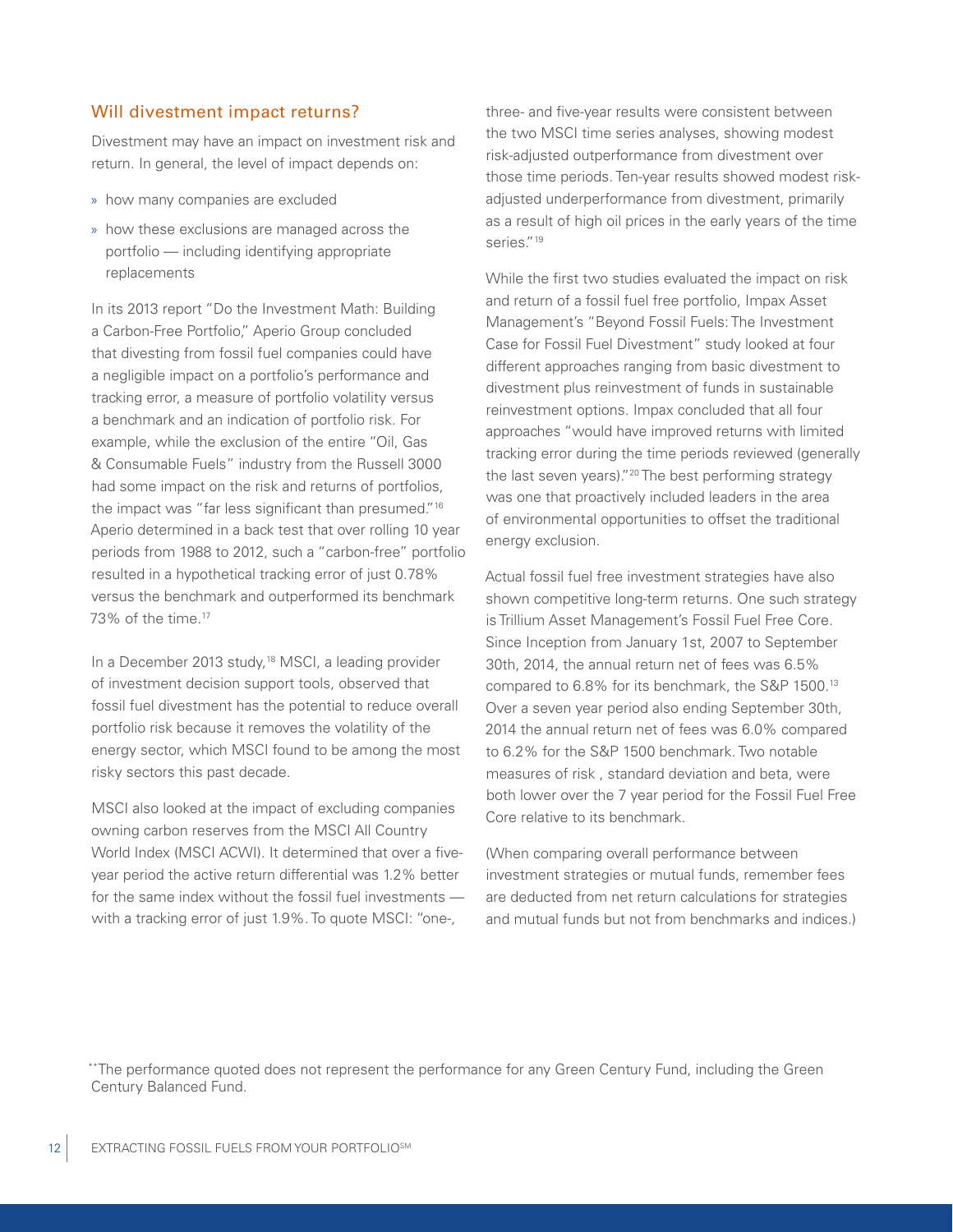## SECTION 3: AN INTRODUCTION TO REINVESTMENT

#### Why is Reinvestment Important?

The other side of divestment is reinvestment — taking the money from divestment to actively support companies involved in the transition to a more sustainable economy. As noted earlier, many fossil fuel free investment options already include a reinvestment approach.

#### Opportunities for Reinvestment

Opportunities for reinvestment can be found across asset classes, but this report will focus on publicly traded companies.<sup>21</sup>

Energy efficiency, power generation, and storage and distribution represent the most obvious categories of companies involved in clean technology. However, every company has an impact on climate change and is impacted by climate change. Understanding how companies are identifying and managing climate risks can help determine which ones are appropriate for your portfolio. Companies that proactively address climate change through products and services offered, operations, and supply chain may be better positioned to succeed in the new economy.



#### BELOW ARE THE SEVEN PILLARS OF REINVESTMENT.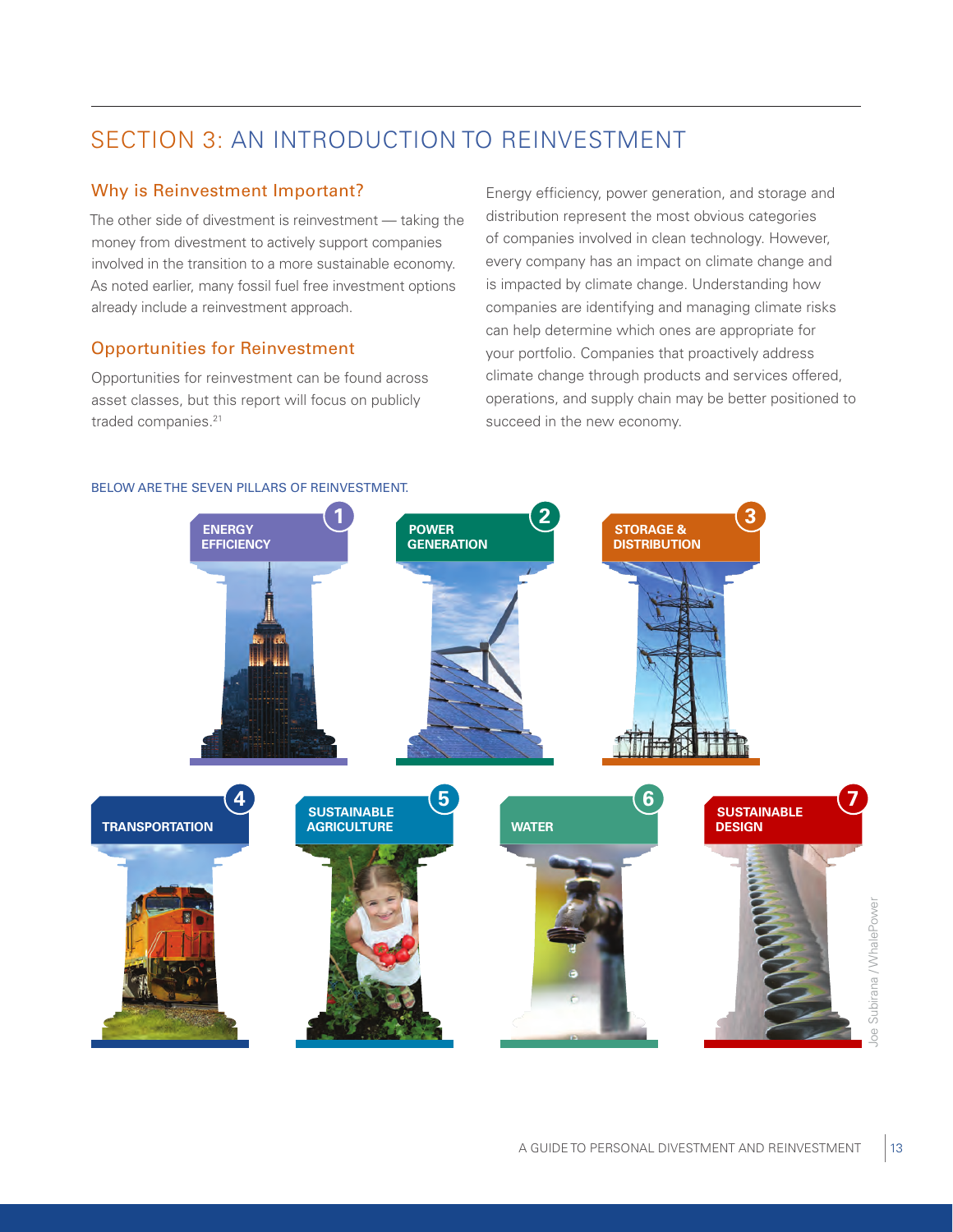#### **ENERGY EFFICIENCY**



### Pillar **1** Energy Efficiency

#### Sector Overview

Energy efficiency includes technology, products, and services such as power systems that operate more efficiently, demand response technology, energy reduction in data centers, energy efficient buildings and retrofits, and automotive

technologies that improve fuel economy. Energy efficiency is a powerful, immediate theme in green investment as it represents the lowest hanging fruit with clear near-term as well as long-term financial and climate change impacts. Many of the companies involved in energy efficiency are long-standing companies that have changed their product and service portfolios to focus on providing efficiency solutions. *Improved energy efficiency through the adoption of new technology or the retrofitting of existing technology reduces energy demand and carbon pollution emitted.*

#### Value to Shareholders

Energy efficiency offers more diversification to investors as they can choose from a range of companies that provide products and services (**Johnson Controls Inc.\***) and the end users who integrate those technologies into their operations (**Liberty Property Trust\***). Traditional industrial companies (**ABB Ltd.\***) are the leaders in this area. While not the most glamorous of the seven pillars,

Energy Efficiency gives companies the biggest bang for their buck with the infrastructure they currently have in place through new technologies (**EMC Corp.\***) and components (**BorgWarner\***) that improve efficiencies.

**Johnson Controls Inc. (NYSE:JCI)**, historically involved in facilities management as well as the automotive industry, took an early lead in energy efficiency retrofits and demand response. Through its Empire State Building project, the company is demonstrating how to reduce energy use and use the cost savings to pay for the retrofitted infrastructure. (see sidebar).

*Liberty Property Trust (NYSE: LRY),* a developer of green office, industrial, and warehouse facilities, is also a leader in retrofitting buildings for energy efficiency.

ABB Ltd. (NYSE:ABB) supplies "smart grid" components that increase energy efficiency, allow for the integration of low-carbon energy sources into the existing power network, and provide demand response technology, which not only balances electrical consumption with supply, but allows for the integration of new technologies to enable energy storage devices.

*EMC Corporation (NYSE:EMC)* provides energy reduction technologies for data centers.

*BorgWarner, Inc. (NYSE:BWA)* develops automotive powertrain technologies that not only improve fuel economy but also reduce emissions.

#### **CASE STUDY: JOHNSON CONTROLS AND THE EMPIRE STATE BUILDING**

Johnson Controls, in collaboration with Jones Lang LaSalle, the Rocky Mountain Institute, and the Clinton Climate Initiative, participated in a project to retrofit the Empire State Building with a goal to reduce the building's energy use by 38% on an annual basis. "The project reduces energy demand through addressing the building envelope (via the window and

radiator projects) and through tenant energy use (via tenant space design and energy management), as opposed to simply just focusing on traditional heating, ventilating, and air conditioning (HVAC) equipment replacements."22 If successful, the Empire State Building will be in the top quartile of the most energy efficient U.S. office buildings.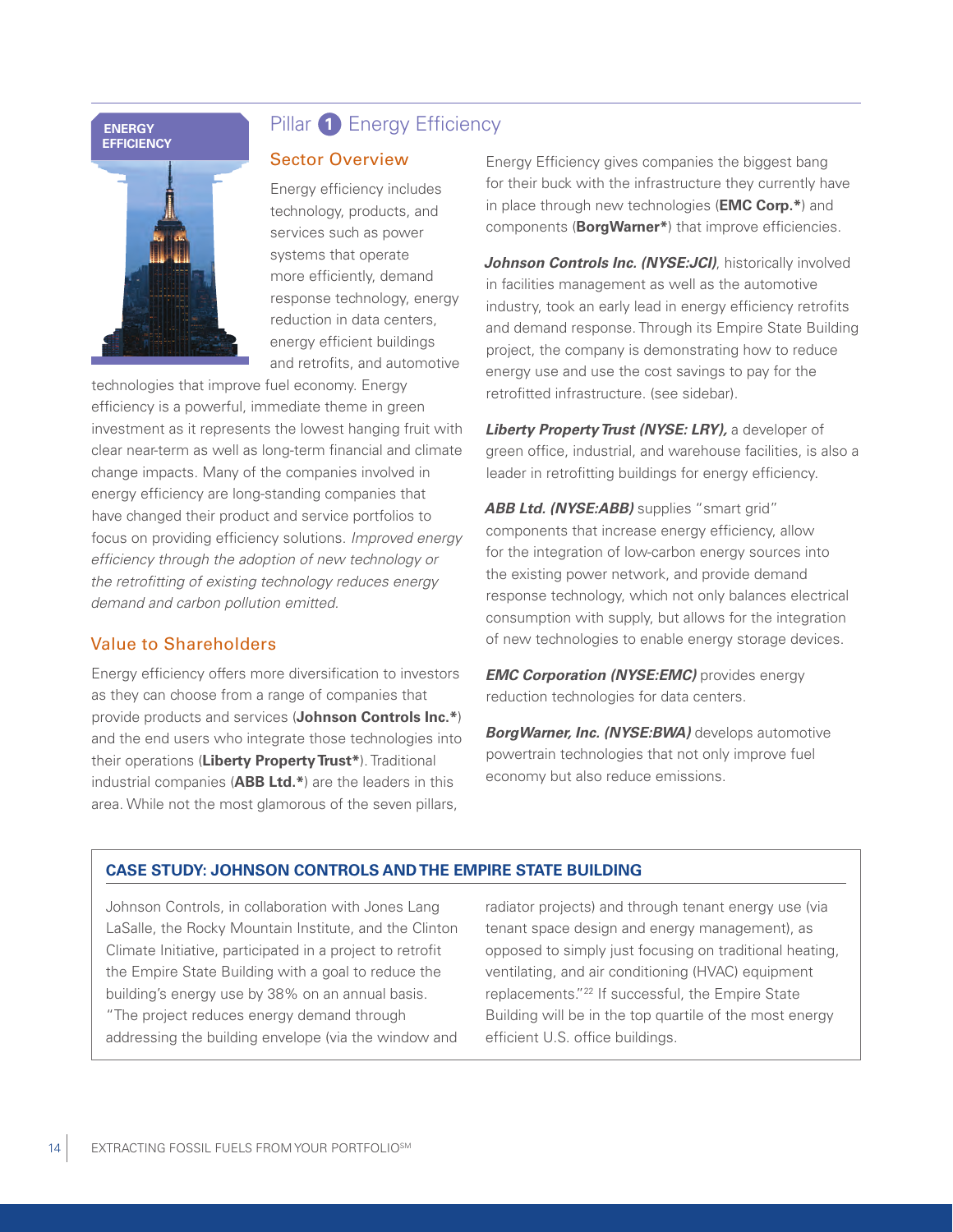#### **POWER GENERATION**



### Pillar **2** Power Generation

#### Sector Overview

Power generation includes solar, wind, geothermal, biofuels, and other technologies used to create electricity. There are multiple competing factors both driving and pulling back alternative power generation. While wind and solar have

successfully reduced costs, they face a moving bar of low natural gas prices. However in certain regions of the United States, solar and wind are already competitive, and with more and more states adopting renewable energy portfolio standards, demand continues to grow. One alternative power generation source that is competitive with current energy prices is geothermal. Alternatives in newer areas, such as biofuels using new alternative feed stocks (e.g., algae) that do not compete with traditional food stocks (e.g., corn), have high hurdles to overcome making them not quite ready for traditional investment by the retail market today. *We can dramatically reduce CO2 emissions by billions of tons annually simply by adopting and using alternative power generation from wind, solar, and other sources.*

#### Value to Shareholders

Despite the challenges currently facing alternative power generation, renewable energy, including wind, biomass, geothermal, and especially solar, accounted for 37% of new capacity added in the U.S. in 2013.<sup>23</sup> Demand is driven by states adopting clean energy mandates, stricter regulations on emissions from traditional coal burning plants, nuclear power plants approaching end of life, and companies purchasing renewable energy credits and installing alternative energy sources to generate electricity onsite. Investors can look at companies supplying alternative power generation technologies (**First Solar Inc.,\* Ormat Technologies\***), installing and financing renewables (**SolarCity\***) and investing in onsite alternative energy projects (**Google Inc.\***).

**SolarCity, Corp. (NASDAQ:SCTY)** is the national leader in installing and financing rooftop solar photovoltaic (PV) systems.

*First Solar, Inc. (NASDAQ:FSLR)* manufactures and sells thin-film photovoltaic (PV) solar modules. It also designs and constructs PV solar power systems.

*Ormat Technologies, Inc. (NYSE:ORA)* is a key player offering development and operations of geothermal and recovered energy-based power plants.

*Google Inc.(NASDAQ:GOOG)* has invested more than \$1 billion in global wind and solar projects.

#### **CASE STUDY: FIRST SOLAR-DEVELOPING SOLAR ENERGY**

First Solar, a solar panel manufacturing company, recently announced that it developed a thin film photovoltaic cell with an efficiency of 21%, beating its own record set earlier in 2012. The company, which

has been offering an alternative to fossil fuel energy generation since 1999, is also the first solar company to offer a PV cell recycling service.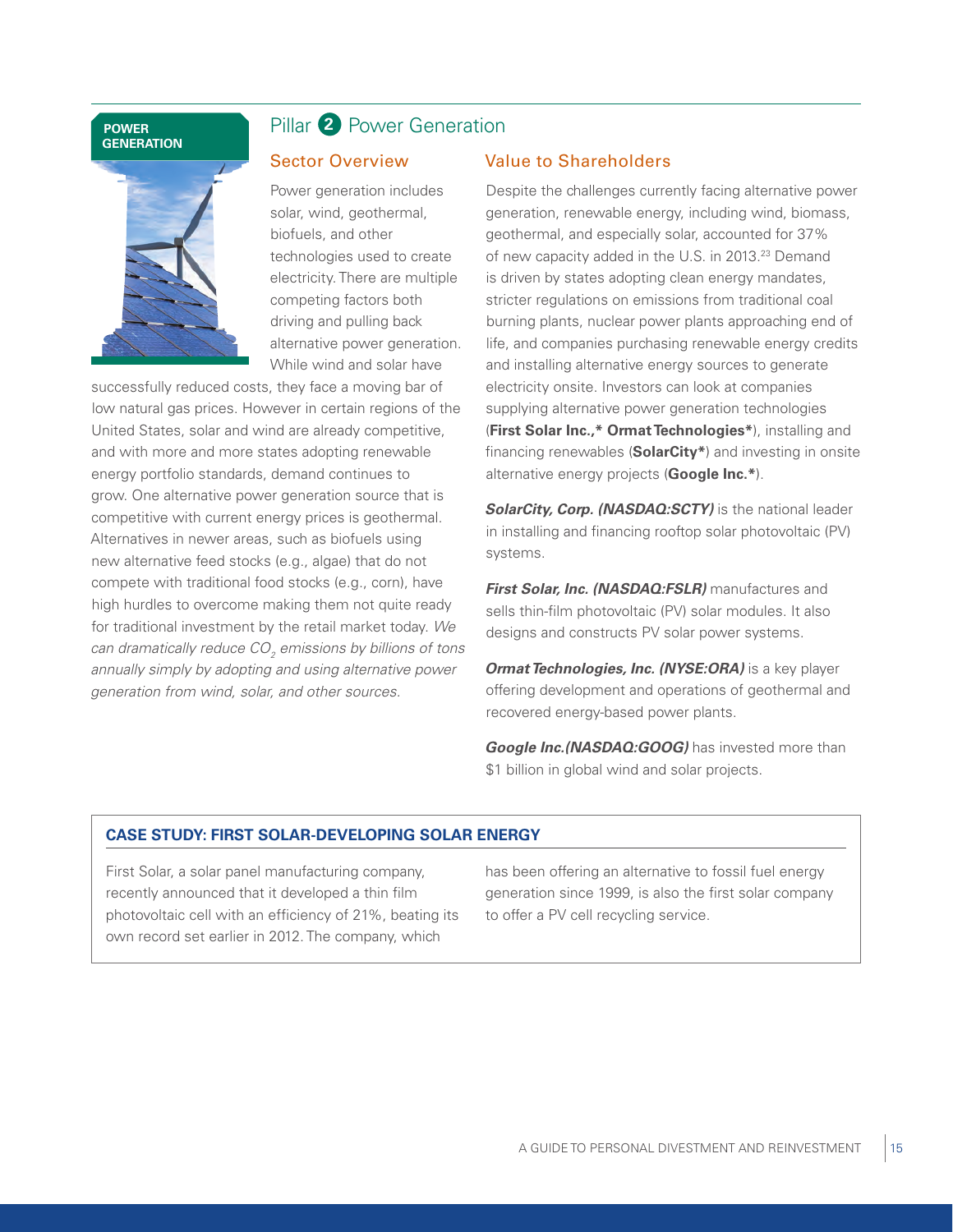#### **STORAGE & DISTRIBUTION**



### Pillar **3** Storage and Distribution

#### Sector Overview

Storage (via batteries, fuel cells, and flywheels) and distribution (the electrical grid) play a critical role by serving as the backbone that will enable broad scale application of wind and solar power. Two of the biggest challenges facing wind and

solar are location (wind farms generally are located far away from the urban areas they serve) and intermittent power generation (solar is only available during the day). Just five years ago, unused renewable energy was wasted; however, new developments in fuel cells, flywheels, and batteries now allow for that energy to be stored. The loss of power during transmission from generation site to location of use can be addressed through the adoption of smart grids. Finally, demand response services can reduce demand at peak times thereby reducing the need for excess capacity. *Storage and distribution helps curb climate change in a variety of ways from supporting alternative power generation to reducing power loss during distribution.*

#### Value to Shareholders

As demand for alternative power generation increases, the demand to get that power to market in an efficient manner and to store it off peak will continue to grow. Companies investing in these areas now will have a competitive advantage in the future. Currently there

is a lot of consolidation in the energy storage sector with many of the large players buying the smaller players. Investors can look to companies that focus on storage and distribution (**EnerNOC, Inc.\***), traditional infrastructure companies (**Quanta Services\***), highly diversified industrial companies, or specialty players (**Polypore International\***).

*EnerNOC, Inc. (NASDAQ:ENOC)* provides energy management applications, services and products for the smart grid, including demand response and datadriven energy efficiency. Customers include commercial, institutional, and industrial end-users of energy as well as electric power grid operators and utilities.

**Quanta Services (NYSE:PWR)** is a leader in electric grid infrastructure maintenance, looking for ways to connect renewable energy to markets and reduce the amount of energy lost during transmission.

*Polypore International, Inc. (NYSE:PPO)* is a hightechnology filtration company that develops specialized microporous membranes used in energy storage.

*"The fact is that wind and solar have joined a long list of clean energy technologies…which can be fully competitive with fossil fuels in the right circumstances. What is even more important is that the cost reductions that have led to this point are set to continue inexorably, far out into the future."*<sup>22</sup>

> — Michael Liebreich is founder and CEO, Bloomberg New Energy Finance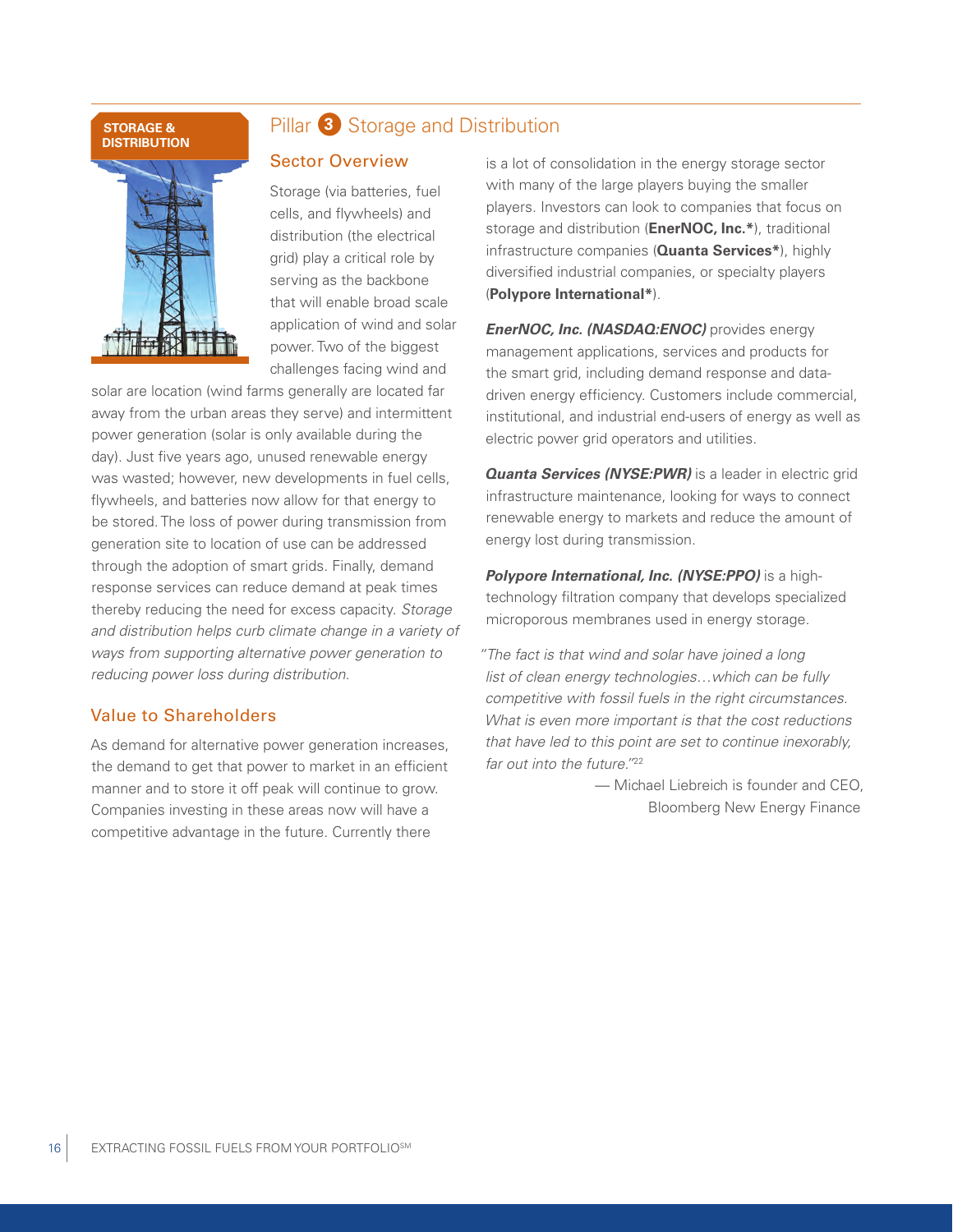#### **TRANSPORTATION**



### Pillar **4** Transportation

#### Sector Overview

Companies are looking for new ways to reduce their transportation footprints. Railroads represent one of the most energy efficient modes of transportation. Intermodal transportation systems (using containers that can be easily moved

between ships, trains, and trucks) provide door-todoor, truck-like service that can take advantage of the efficiency of railroads while serving areas without direct access to railroads. Automobile manufacturers, supported by auto-supply companies, are developing more efficient hybrid and electric vehicles. Even manufacturers of sea vessels are jumping on the hybrid wagon (**Rolls-Royce\***). Finally, mass transit use is seeing a revival as younger generations postpone the purchase of their first car and older generations take advantage of the cost savings as gas prices remain high. *Transportation is the second largest contributor to greenhouse gas emissions in the U.S. after electricity.*

#### Value to Shareholders

While it is nearly impossible to find leaders in addressing climate change in the transportation sector that are also pure plays with zero exposure to fossil fuel, this is an important sector in the transformation to a low-carbon economy. By making current transportation systems more efficient (**Wabtec\***), whether they serve cargo or people (**Tesla\***), companies can not only reduce air pollution but see real cost savings.

*Wabtec Corp. (NYSE:WAB)* provides products, services, and systems to the rail and intercity passenger transit industries.

*Tesla Motors, Inc. (NASDAQ:TSLA)* is a fast growing electric car company that is rapidly gaining a reputation as the luxury sports car for eco-focused consumers.

*Rolls-Royce Holding PLC (LON:RR)* recently launched a hybrid system for offshore, merchant, and fishing vessels that increases efficiency and reduces CO $_{\rm _2}$  and  $NO<sub>v</sub>$  emissions.

#### **CASE STUDY: TESLA MOTORS**

In June 2014, Tesla's Supercharger network delivered more than 1 GWh of energy to Model S vehicles in a single month — the equivalent of 168,000 gallons of gasoline saved and the daily CO $_{_2}$  emissions of 73,684  $\,$  Americans. Tesla is offering more SuperChargers worldwide and projects that there will be a SuperCharger within 100 miles of 98% of the U.S. population by the end of 2014.24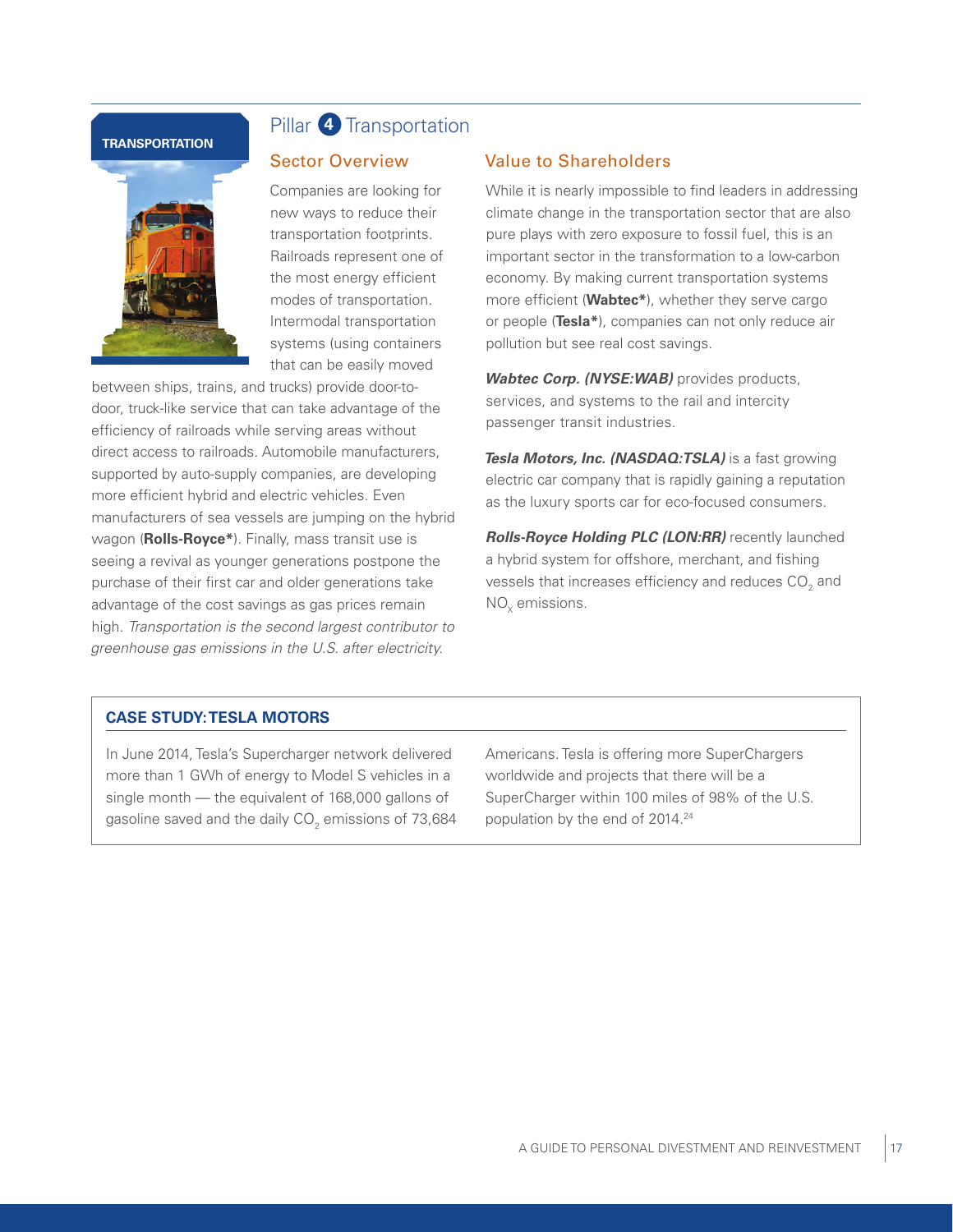#### **SUSTAINABLE AGRICULTURE**



### Pillar **5** Sustainable Agriculture

#### Sector Overview

Sustainable agriculture, including organic farming, involves the practice of efficient use of nonrenewable resources and the integration of natural biological cycles such as integrated pest management.25 Modern

farming techniques are fossil fuel intensive with the manufacture of inorganic fertilizer accounting for over 30% of farming energy consumption according to the Organic Consumers Association.26 Organics use less resources to create the same products. Reducing the distance products travel to market is another way to reduce the carbon footprint, and the buy-local movement is a large part of the sustainable food system that advocates organic agriculture and consumption of locally raised produce and other food. Agriculture is one of the biggest contributors to climate change and at the same time it is one of the most vulnerable industries to extreme weather associated with climate change.

#### Value to Shareholders

Sustainable agriculture is also an important field that may benefit in a resource-constrained world. Investors can find companies that focus on more efficient irrigation (**Valmont Industries\***) and farm management processes (**Trimble Navigation\***). Organic and natural foods

represent a high-growth area in the consumer space. There are opportunities for investors in distribution (**United Natural Foods\***), specialty supermarkets (**Whole Foods Market, Inc.\***), and producers (**The Hain-Celestial Group Inc.\***).

*Valmont Industries,* **Inc.** *(NYSE: VMI)* is the world's largest irrigation equipment company, providing highly efficient and reliable water application in arid areas.

*Trimble Navigation, Ltd. (NASDAQ: TRMB)* provides an integrated information management system for farms to track rainfall, field operations, and fleet locations to help improve farm efficiency.

*United Natural Foods, Inc. (NASDAQ: UNFI)* is the largest distributor of natural, organic and specialty foods in the U.S. The company has implemented several Green Initiatives each year and produces a sustainability report that includes carbon emissions, water usage and efficiency data. It also has committed to building LEED certified warehouses and using solar power wherever possible.

*Whole Foods Market, Inc. (NASDAQ:WFM)* offers a wide variety of organic and natural products, has a Local Producer Loan Program, labels where its produce comes from, and promotes the sale of other local products in its stores.

*The Hain-Celestial Group Inc. (NASDAQ:HAIN)* offers over 50 brands of natural and organic food and personalcare products.

#### **CASE STUDY: VALMONT**

Valmont Industries, the world's largest supplier of irrigation equipment, produces mechanized equipment that conserves water without sacrificing crop yield.

Its equipment can save up to 70% of the water used by less efficient methods of irrigation as it prevents salinity problems and water contamination.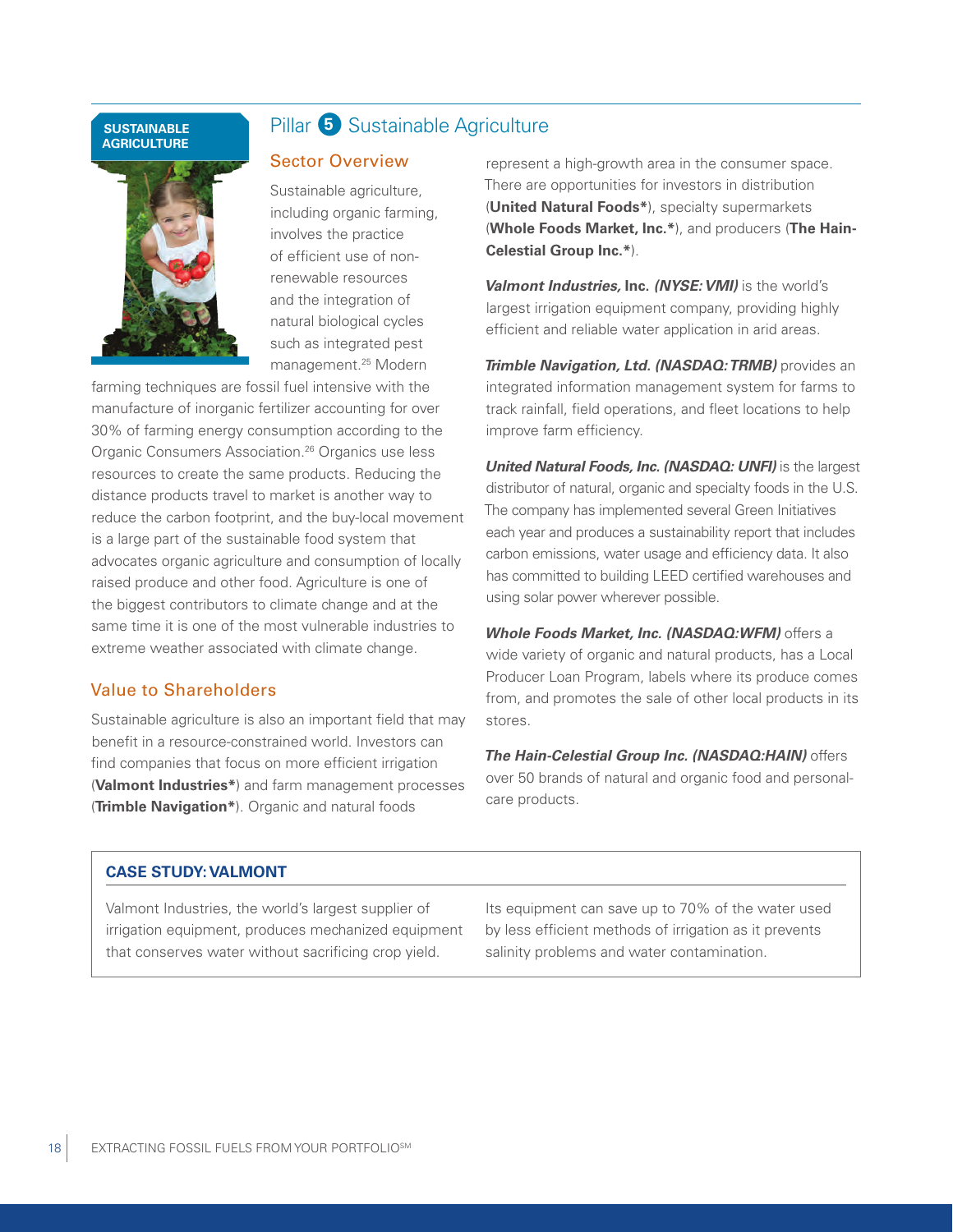#### **WATER**



## Pillar **6** Water

#### Sector Overview

Water technology and water treatment is a growing business area. Using water in the most efficient manner possible while properly treating wastewater are the two key components to water management. Smart meters, water treatment

systems, and technology that supports efficient water management can help companies reduce both costs and risks. Climate change can impact the availability and quality of water, a finite and vital resource that is an essential input to many industries. Industries that rely heavily on water usage include biotechnology, food and beverage, agriculture, and utilities. *In the last five years, nearly every region of the country has experienced water shortages.27*

#### Value to Shareholders

The growing awareness of water as a critical business issue is reflected by the fact that signatories to the Carbon Disclosure Project's water program have almost quadrupled over three years to 530 signatories with \$57 trillion in assets.<sup>28</sup> Due to widespread water shortages, investors should look to companies that offer products and services that support water management (**Pentair Ltd.**\***, Itron Inc.**\***, IBM**\*).

**Pentair, Ltd. (NYSE:PNR)** provides water management and fluid processing products and solutions for a wide range of applications including municipal, industrial, agriculture, and residential.

*Itron, Inc. (NASDAQ:ITRI)* develops and manufactures smart meters and meter communication systems for water systems. Itron is also involved in smart grids.

**IBM (NYSE:IBM)** has created a cloud-based dashboard and analytics platform for municipal wastewater management that decreases wastewater overflow and sewage backups, and identifies leaky pipes.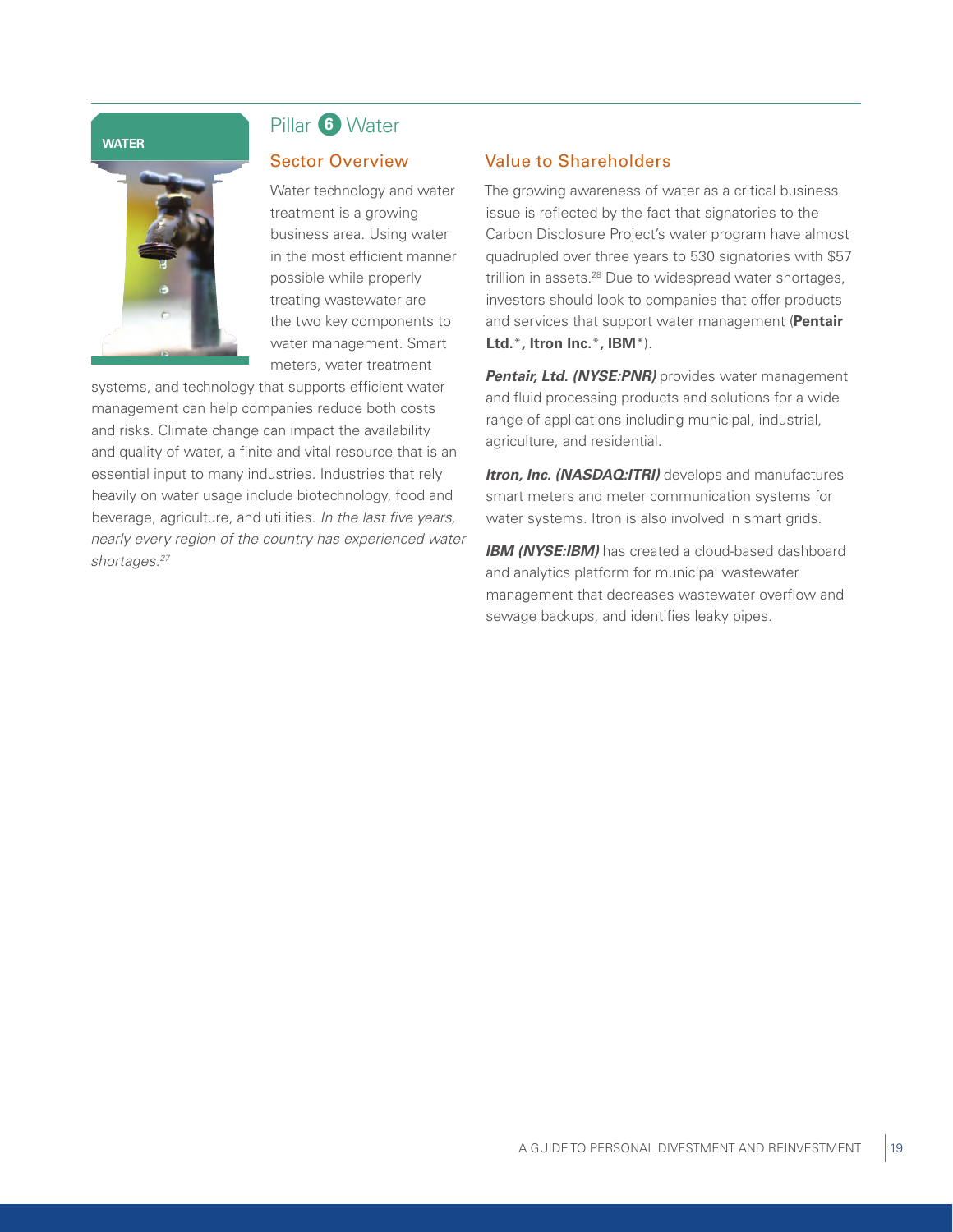#### **SUSTAINABLE DESIGN**



### Pillar **7** Sustainable Design

#### Sector Overview

Strategies to address climate change through sustainable design, manufacturing processes, and packaging can be found across industries. Biomimicry (design and production modeled on biological entities and processes) is

emerging as a sustainable design philosophy in clean technology development such as wind turbine blades modeled on whale "technology" (the bumps at the front edge of whale fins increase efficiency, reduce drag, and increase lift). Other companies are adopting complete lifecycle management systems that ensure that, from the raw materials used through manufacture and to end of life, their products use the least amount of resources and minimize waste. Finally, when thinking about fossil fuel free investing, one must not forget the many petroleum products used in everyday life with the most prevalent being plastic bags and packaging. *Companies that actively seek to reduce their packaging and find alternatives to plastic can achieve cost-savings and reduce their carbon footprint.*

### Value to Shareholders

By looking at the different ways companies across sectors reduce their carbon footprint through product design and lifecycle analysis including manufacturing

(**Interface\***) and packaging, investors can round out their fossil fuel free portfolio. More often than not, companies involved in biomimicry are start-ups on the cutting edge of innovation and may not be available to the retail investor.

*Interface Inc. (NASDAQ:TILE)* is an example of a company that has integrated sustainable design through full lifecycle management of its products. Not only does the company use recycled material in its carpet squares, but it has a take-back program for worn carpet squares that are in turn recycled into new products.

#### Importance of a Diversified Approach to Reinvestment

A holistic and diversified approach that looks across sectors for companies undertaking one or more of the Seven Pillars is a key to a potentially successful reinvestment strategy. One need not simply substitute solar and wind stocks (or other alternative energy stocks) for fossil fuel stocks. Instead, look for a wide variety of companies that are adapting quickly to consumer demand for new, resilient, and environmentally sustainable products and services that may provide a competitive advantage in the emerging sustainable economy.

*"We really can invest in new energy sources, divest from old sources, and actually make the economy stronger."*<sup>29</sup> — Paul Krugman, Professor of Economics and International Affairs, Princeton University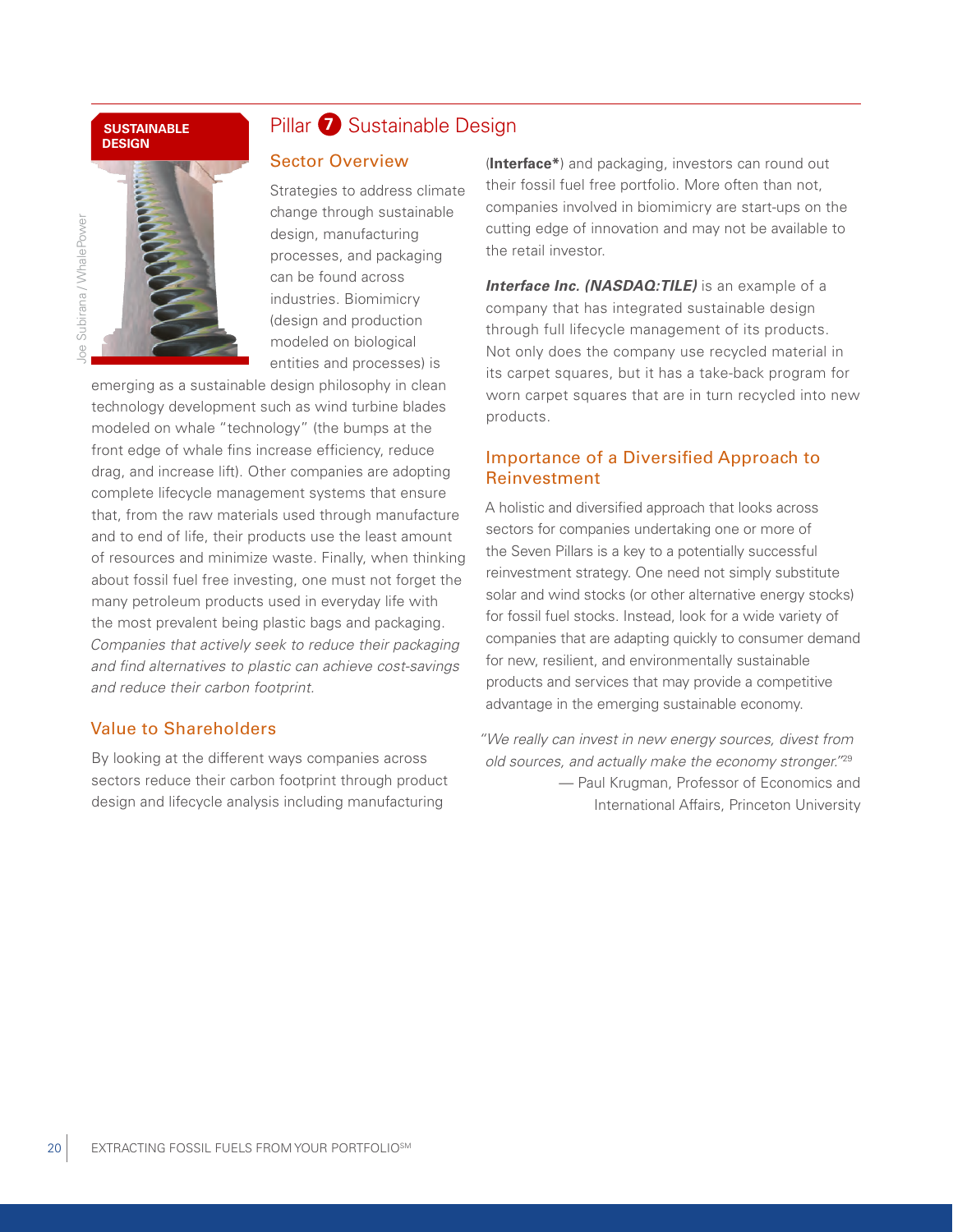## SECTION 4: CONCLUSION

There are compelling ethical, political, and financial reasons to move your investments out of fossil fuel companies. We hope this guide has both provided you with the inspiration, information, and tools to stop investing in the industry that is the most responsible for accelerating climate change and to take steps toward investing in those companies that are creating a cleaner and more sustainable economy and future.

Remember that when you divest and reinvest, your actions are amplified by your neighbors and other investors who also are changing their investments.

For more resources on how to spread divestment and reinvestment in your community, faith group, school or institution, please visit the websites listed below.

- » For students, cities and institutions that want to join in the global divestment movement: visit [www.350.org](http://greencentury.com/?xb=http://www.350.org)
- » For individuals and institutions that want to learn more about fossil fuel free mutual funds: visit [www.](http://www.greencentury.com) [greencentury.com](http://www.greencentury.com)
- » For institutions or individuals that use a separately managed account: please visit [www.trilliuminvest.com](http://greencentury.com/?xb=http://www.trilliuminvest.com)

The heightened awareness of and pressure from the fossil fuel free investment movement will help bring about the changes we so urgently need to address climate change. Please let us know your questions, stories and thoughts as we build a better future together.

*Trillium Asset Management Disclosure: The views expressed are those of the authors as of the date written and are subject to change at any time based on market or other conditions. These views are not intended to be a forecast of future events or a guarantee of future*  results. These views may not be relied upon as investment advice. The information provided in this material should not be considered a recommendation to buy or sell any of the securities mentioned. It should not be assumed that investments in such securities have been or will be profitable. To the extent specific securities are mentioned, they have been selected by the authors on an objective basis to illustrate *views expressed in the commentary and do not represent all of the securities purchased, sold, or recommended for advisory clients. The information contained herein has been prepared from sources believed reliable but is not guaranteed by us as to its timeliness or accuracy, and is not a complete summary or statement of all available data. This piece is for informational purposes and should not be construed as a research report.*

Stocks will fluctuate in response to factors that may affect a single company, industry, sector, or the market as a whole and may perform worse than the market. Bonds are subject to risks including interest rate, credit, and inflation. The Green Century Funds' environmental criteria limit the investments available to the Funds compared to mutual funds that do not use environmental criteria.

\*As of September 30, 2014, International Bank for Reconstruction and Development (World Bank Green Bonds), Johnson Controls Inc., Liberty Property Trust, EMC Corporation, BorgWarner, Inc., First Solar Inc., Ormat Technologies, Google Inc., EnerNoc Inc, Quanta Services, Inc., Wabtec Corp., Tesla Motors, Inc., Valmont Industries, Inc., United Natural Foods, Inc., Whole Foods Market, Inc., Hain Celestial Group, Inc., Pentair, Ltd., Itron, Inc., International Business Machines Corporation (IBM) and Interface, Inc. comprised 1.24% and 0.00%; 1.92% and 0.43%; 0.00% and 0.08%; 0.39% and 0.89%; 0.00% and 0.18%; 0.75% and 0.00%; 0.30% and 0.00%; 1.10% and 4.90%; .28% and 0.00%; 0.00% and 0.11%; 0.79% and 0.12%; 0.0% and 0.32%; 0.97% and 0.00%; 0.81% and 0.05%; 0.09% and 0.21%; 0.00% and 0.08%; 0.46% and 0.00%; 0.00% and 0.02%; 0.40% and 2.70%; 0.44% and 0.01%; 2.10% and 0.00%, of the Green Century Balanced Fund and Green Century Equity Fund, respectively. Other securities mentioned were not held in the portfolios as of September 30, 2014. References to specific securities, which will change due to ongoing management of the Funds, should not be construed as a recommendation by the Funds, their administrator, or distributor.

#### *You should carefully consider the Funds' investment objectives, risks, charges, and expenses before investing. To obtain a Prospectus that contains this and other information about the Funds, please click here or visit*  **[www.greencentury.com](http://www.greencentury.com)***, email* **[info@greencentury.com](mailto:info@greencentury.com)***, or call 1-800-93-GREEN. Please read the Prospectus carefully before investing.*

*The views expressed and any forward-looking statements are as of the date of the publication and are those of the portfolio managers and/or the Advisor. Future events or results may vary significantly from those expressed and are subject to change at any time in response to changing circumstances and industry developments. This information and data has been prepared from sources believed reliable. The accuracy and completeness of the information cannot be guaranteed and is not a complete summary or statement of all available data.*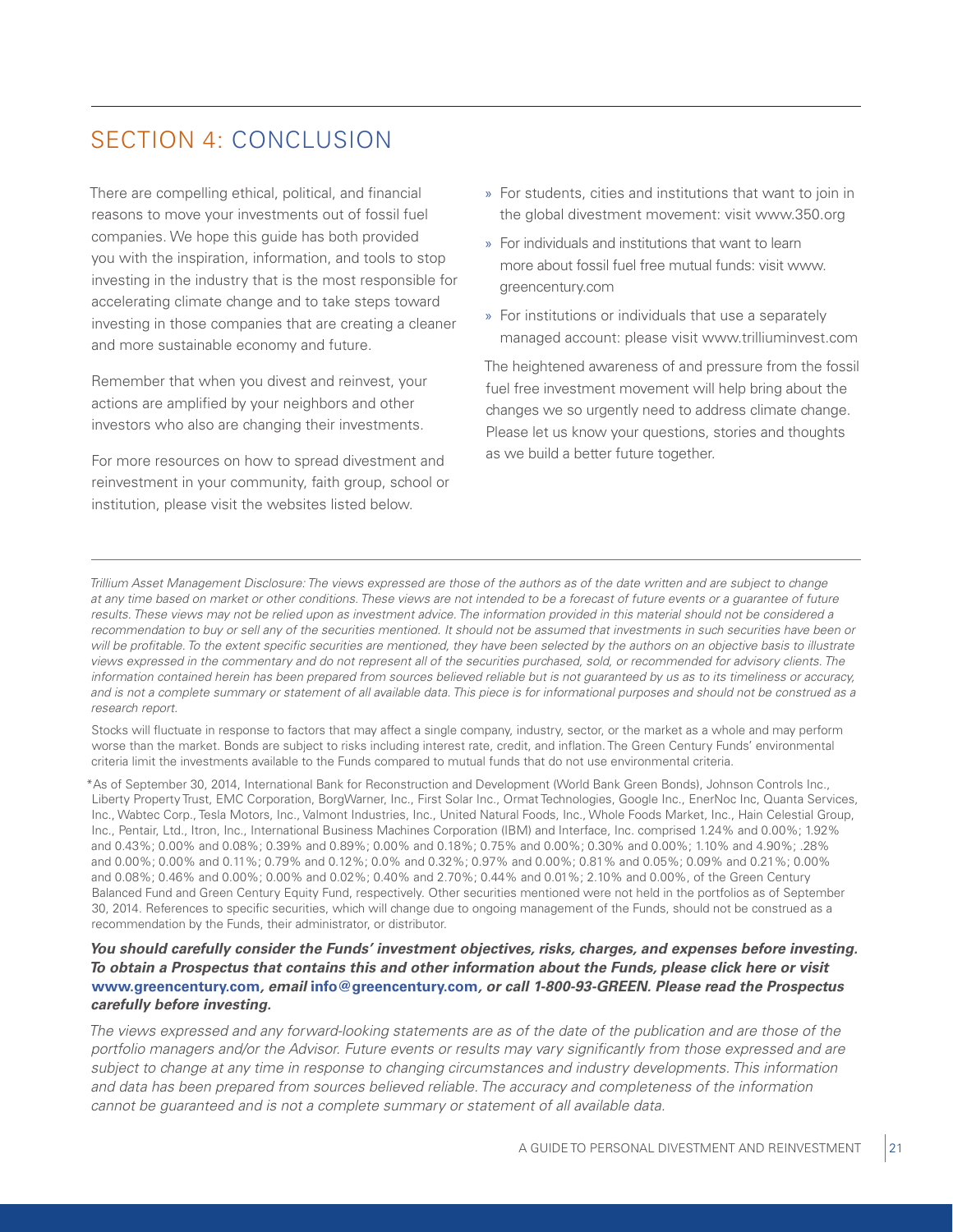The Green Century Funds are distributed by UMB Distribution Services, LLC., 235 W Galena Street, Milwaukee, WI 53212. 12/14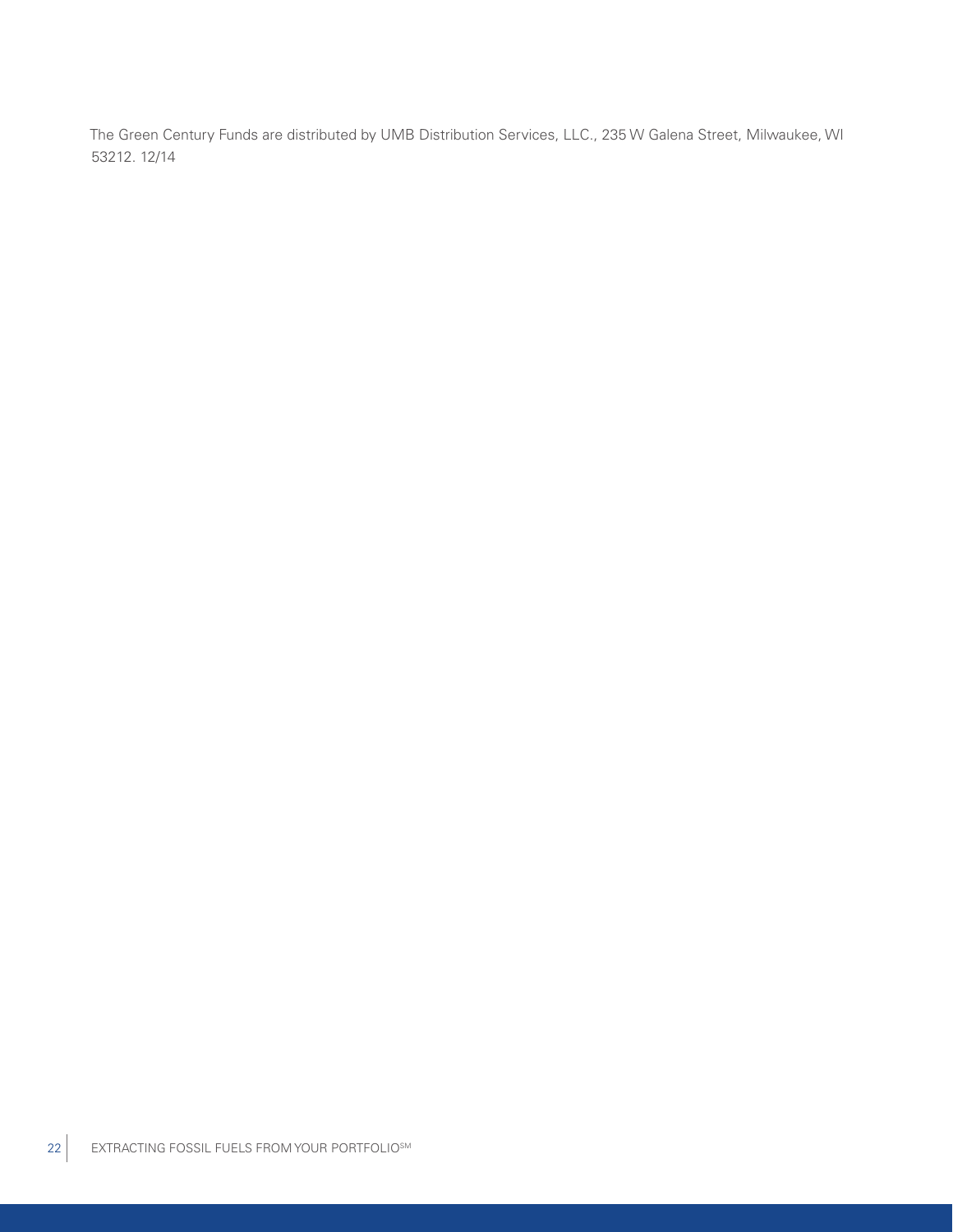## APPENDIX 1: FOSSIL FUEL FREE INVESTMENT STRATEGIES

[Click here](http://greencentury.com/?xb=http://gofossilfree.org/usa/your-roadmap-to-personal-divestment/) to see the information on fossil fuel free mutual funds and investment managers compiled by [350.org](http://greencentury.com/?xb=http://350.org) or visit [http://gofossilfree.org/usa/your-](http://greencentury.com/?xb=http://gofossilfree.org/usa/your)roadmap-to-personal-divestment

Visit [http://greenamerica.org/fossilfree/](http://greencentury.com/?xb=http://www.greenamerica.org/fossilfree/) to see the mutual funds and investment managers compiled by Green America

Mutual funds listed, other than the Green Century Balanced Fund and Green Century Equity Fund, are not distributed by UMB Distribution Services, LLC.

## APPENDIX 2: THE CARBON UNDERGROUND'S TOP 200 LISTED COMPANIES BY ESTIMATED CARBON RESERVES (as of March 31, 2014)

Click here to access the list through the [www.gofossilfree.org](http://greencentury.com/?xb=http://www.gofossilfree.org)

#### Visit [www.fossilfreeindexes.com/premium-downloads/](http://greencentury.com/?xb=http://www.fossilfreeindexes.com/premium-downloads/) to download the list in Excel.

| <b>RANK</b>     | <b>COAL COMPANIES</b>          | <b>COAL</b><br>(GTCO2) | <b>OIL &amp; GAS COMPANIES</b> | OIL<br>(GTCO2) | <b>GAS</b><br>(GTCO2) |
|-----------------|--------------------------------|------------------------|--------------------------------|----------------|-----------------------|
| $\mathbf{1}$    | <b>COAL INDIA</b>              | 57.722                 | <b>GAZPROM</b>                 | 6.248          | 37.292                |
| $\overline{2}$  | <b>SHENHUA GROUP</b>           | 31.523                 | <b>ROSNEFT</b>                 | 10.059         | 1.979                 |
| 3               | <b>ADANI ENTERPRISES</b>       | 25.383                 | PETROCHINA                     | 4.884          | 3.693                 |
| 4               | SHANXI COKING COMPANY          | 18.445                 | <b>EXXONMOBIL</b>              | 4.143          | 4.038                 |
| 5               | <b>BHP BILLITON</b>            | 13.469                 | <b>LUKOIL</b>                  | 5.666          | 1.280                 |
| 6               | ANGLO AMERICAN                 | 12.985                 | <b>BP</b>                      | 4.203          | 2.197                 |
| 7               | INNER MONGOLIA YITAI COAL      | 12.223                 | <b>PETROBRAS</b>               | 4.676          | 0.674                 |
| 8               | DATANG INTL. POWER             | 12.206                 | ROYAL DUTCH SHELL              | 2.140          | 2.332                 |
| 9               | CHINA NATIONAL COAL            | 12.071                 | <b>CHEVRON</b>                 | 2.545          | 1.591                 |
| 10 <sup>°</sup> | PEABODY ENERGY                 | 11.469                 | <b>TOTAL</b>                   | 2.130          | 1.683                 |
| 11              | <b>GLENCORE XSTRATA</b>        | 10.453                 | <b>NOVATEK</b>                 | 0.387          | 3.391                 |
| 12              | DATONG COAL INDUSTRY           | 10.281                 | <b>CONOCOPHILLIPS</b>          | 1.661          | 1.069                 |
| 13              | YANZHOU COAL MINING            | 9.799                  | <b>TATNEFT</b>                 | 2.622          | 0.067                 |
| 14              | PUBLIC POWER CORP (DEH)        | 9.339                  | ENI                            | 1.418          | 1.142                 |
| 15              | <b>EXXARO RESOURCES</b>        | 8.793                  | ONGC                           | 1.449          | 0.703                 |
| 16              | YANGQUAN COAL INDUSTRY         | 7.298                  | <b>STATOIL</b>                 | 1.012          | 0.928                 |
| 17              | <b>MECHEL</b>                  | 6.739                  | SINOPEC                        | 1.204          | 0.367                 |
| 18              | ARCH COAL                      | 6.530                  | <b>CNOOC</b>                   | 1.155          | 0.366                 |
| 19              | ALPHA NATURAL RESOURCES        | 5.482                  | <b>BG</b>                      | 0.593          | 0.664                 |
| 20              | <b>MITSUBISHI</b>              | 4.738                  | <b>OCCIDENTAL</b>              | 0.950          | 0.303                 |
| 21              | <b>VALE</b>                    | 4.401                  | <b>APACHE</b>                  | 0.586          | 0.461                 |
| 22              | <b>RIO TINTO</b>               | 4.338                  | CANADIAN NATURAL RESOURCES     | 0.780          | 0.200                 |
| 23              | <b>EVRAZ</b>                   | 4.235                  | ANADARKO PETROLEUM             | 0.450          | 0.454                 |
| 24              | RASPADSKAYA                    | 4.084                  | <b>BHP BILLITON</b>            | 0.345          | 0.552                 |
| 25              | <b>ASIAN RESOURCE MINERALS</b> | 3.181                  | <b>DEVON ENERGY</b>            | 0.379          | 0.515                 |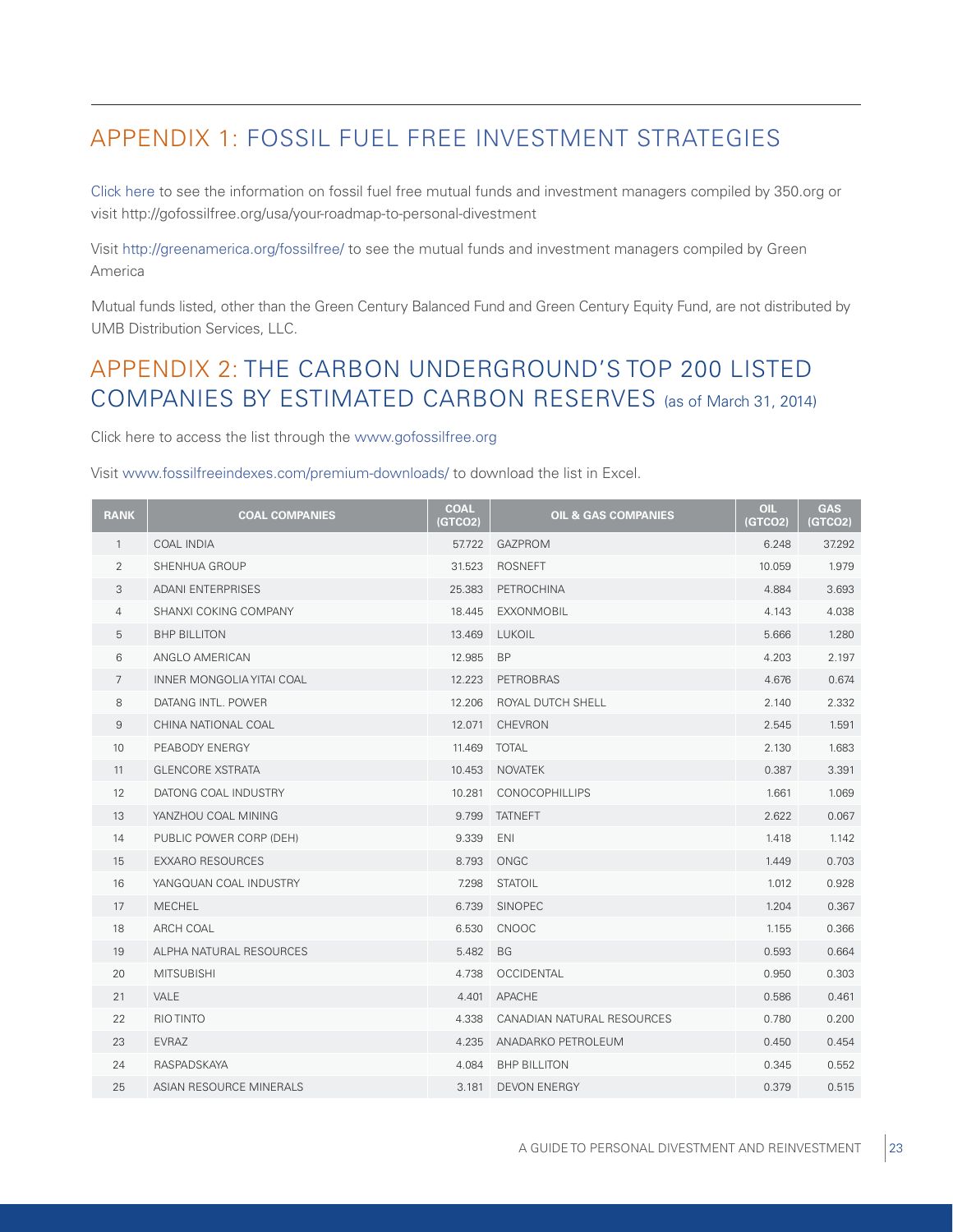| <b>RANK</b> | <b>COAL COMPANIES</b>      | <b>COAL</b><br><b>GTCO2)</b> | <b>OIL &amp; GAS COMPANIES</b> | OIL<br>(GTCO2) | <b>GAS</b><br>(GTCO2) |
|-------------|----------------------------|------------------------------|--------------------------------|----------------|-----------------------|
| 26          | <b>UC RUSAL</b>            | 3.081                        | CHESAPEAKE ENERGY              | 0.293          | 0.596                 |
| 27          | NEYVELI LIGNITE            | 3.035                        | <b>BASHNEFT</b>                | 0.876          | 0.000                 |
| 28          | PINGDINGSHAN TIANAN COAL   | 3.023                        | <b>INPEX</b>                   | 0.393          | 0.369                 |
| 29          | <b>CLOUD PEAK ENERGY</b>   | 2.881                        | ECOPETROL                      | 0.580          | 0.157                 |
| 30          | SASOL                      | 2.731                        | <b>EOG RESOURCES</b>           | 0.392          | 0.258                 |
| 31          | <b>SEVERSTAL</b>           | 2.726                        | <b>SUNCOR ENERGY</b>           | 0.596          | 0.041                 |
| 32          | AGL ENERGY                 | 2.704                        | <b>MARATHON OIL</b>            | 0.473          | 0.151                 |
| 33          | <b>TATA STEEL</b>          | 2.679                        | <b>HESS</b>                    | 0.485          | 0.125                 |
| 34          | <b>TECK RESOURCES</b>      | 2.603                        | <b>IMPERIAL OIL</b>            | 0.561          | 0.027                 |
| 35          | <b>KUZBASS FUEL</b>        | 2.504                        | <b>ENCANA</b>                  | 0.089          | 0.479                 |
| 36          | POLYUS GOLD                | 2.294                        | ENERGI MEGA PERSADA            | 0.020          | 0.537                 |
| 37          | <b>ENERGY VENTURES</b>     | 2.184                        | <b>BASF</b>                    | 0.159          | 0.294                 |
| 38          | <b>WHITEHAVEN COAL</b>     | 2.055                        | REPSOL                         | 0.182          | 0.265                 |
| 39          | <b>BANPU</b>               | 2.040                        | <b>OMV</b>                     | 0.260          | 0.152                 |
| 40          | <b>RWE</b>                 | 1.943                        | NOBLE ENERGY                   | 0.141          | 0.271                 |
| 41          | <b>CONSOL ENERGY</b>       | 1.887                        | WOODSIDE PETROLEUM             | 0.058          | 0.334                 |
| 42          | W H SOUL PATTISON          | 1.850                        | PIONEER NATURAL RESOURCES      | 0.270          | 0.120                 |
| 43          | RESOURCE GENERATION        | 1.818                        | LINN ENERGY                    | 0.218          | 0.163                 |
| 44          | <b>BAYAN RESOURCES</b>     | 1.806                        | <b>CENOVUS ENERGY</b>          | 0.309          | 0.053                 |
| 45          | CHURCHILL MINING           | 1.745                        | YPF                            | 0.235          | 0.121                 |
| 46          | <b>NTPC</b>                | 1.740                        | RANGE RESOURCES                | 0.090          | 0.261                 |
| 47          | ADARO ENERGY               | 1.607                        | <b>PTT</b>                     | 0.111          | 0.228                 |
| 48          | NACCO INDUSTRIES           | 1.557                        | <b>HUSKY ENERGY</b>            | 0.212          | 0.122                 |
| 49          | <b>IDEMITSU KOSAN</b>      | 1.530                        | EQT                            | 0.001          | 0.326                 |
| 50          | ALLIANCE RESOURCE PARTNERS | 1.475                        | CONTINENTAL RESOURCES          | 0.238          | 0.073                 |
| 51          | HUOLINHE OPENCUT COAL IND  | 1.387                        | <b>TALISMAN ENERGY</b>         | 0.111          | 0.199                 |
| 52          | <b>COALSPUR MINES</b>      | 1.380                        | KAZMUNAIGAS EP                 | 0.298          | 0.000                 |
| 53          | <b>MITSUI</b>              | 1.366                        | JX HOLDINGS                    | 0.271          | 0.000                 |
| 54          | <b>GOLDEN ENERGY MINES</b> |                              | 1.354 WPX ENERGY               | 0.069          | 0.188                 |
| 55          | COAL OF AFRICA             |                              | 1.339 SANTOS                   | 0.033          | 0.204                 |
| 56          | NOVOLIPETSK STEEL          | 1.288                        | SK INNOVATION                  | 0.226          | 0.000                 |
| 57          | <b>WESFARMERS</b>          | 1.094                        | <b>QEP RESOURCES</b>           | 0.078          | 0.143                 |
| 58          | TATA POWER                 | 1.062                        | SOUTHWESTERN ENERGY            | 0.000          | 0.219                 |
| 59          | MAGNITOGORSK IRON & STEEL  | 1.046                        | CONSOL ENERGY                  | 0.000          | 0.218                 |
| 60          | SHERRITT INTERNATIONAL     |                              | 1.012 CABOT OIL & GAS          | 0.010          | 0.201                 |
| 61          | KAZAKHMYS                  | 0.998                        | SANDRIDGE ENERGY               | 0.134          | 0.077                 |
| 62          | NEW WORLD RESOURCES        | 0.972                        | NEWFIELD EXPLORATION           | 0.112          | 0.096                 |
| 63          | <b>MONGOLIAN MINING</b>    | 0.903                        | MURPHY OIL                     | 0.144          | 0.062                 |
| 64          | <b>ITOCHU</b>              | 0.878                        | DRAGON OIL                     | 0.159          | 0.044                 |
| 65          | WESTMORELAND               | 0.864                        | FREEPORT-MCMORAN               | 0.155          | 0.028                 |
| 66          | COCKATOO COAL              | 0.851                        | MAERSK GROUP                   | 0.174          | 0.000                 |
| 67          | SHANXI MEIJIN ENERGY       |                              | 0.784 CONCHO RESOURCES         | 0.116          | 0.057                 |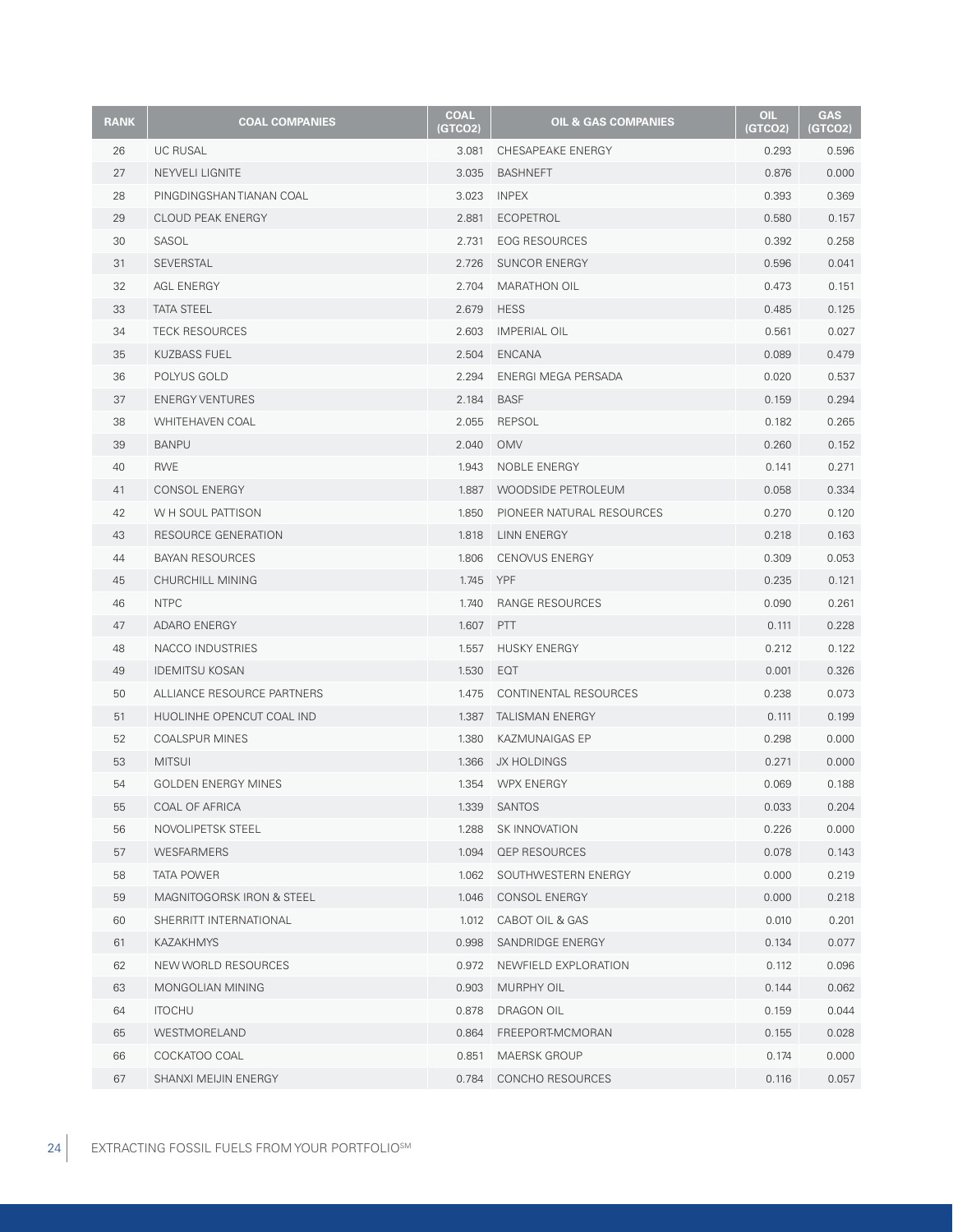| <b>RANK</b> | <b>COAL COMPANIES</b>           | <b>COAL</b><br>(GTCO2) | <b>OIL &amp; GAS COMPANIES</b> | <b>OIL</b><br>(GTCO2) | <b>GAS</b><br>(GTCO2) |
|-------------|---------------------------------|------------------------|--------------------------------|-----------------------|-----------------------|
| 68          | <b>JIZHONG ENERGY RESOURCES</b> | 0.742                  | ULTRA PETROLEUM                | 0.008                 | 0.162                 |
| 69          | <b>BANDANNA ENERGY</b>          | 0.731                  | <b>DENBURY RESOURCES</b>       | 0.139                 | 0.026                 |
| 70          | POLO RESOURCES                  | 0.726                  | <b>GDF SUEZ</b>                | 0.045                 | 0.117                 |
| 71          | <b>ALLETE</b>                   | 0.723                  | MEG ENERGY                     | 0.155                 | 0.000                 |
| 72          | CLP HOLDINGS                    | 0.696                  | WHITING PETROLEUM              | 0.139                 | 0.012                 |
| 73          | <b>ASPIRE MINING</b>            | 0.670                  | <b>RWE</b>                     | 0.037                 | 0.111                 |
| 74          | <b>WALTER ENERGY</b>            | 0.641                  | <b>MOL</b>                     | 0.084                 | 0.061                 |
| 75          | AQUILA RESOURCES                | 0.627                  | CRESCENT POINT ENERGY          | 0.135                 | 0.010                 |
| 76          | <b>COAL ENERGY</b>              | 0.614                  | POLISH OIL & GAS               | 0.036                 | 0.108                 |
| 77          | CHINA RESOURCES POWER           | 0.567                  | <b>MITSUI</b>                  | 0.048                 | 0.095                 |
| 78          | <b>INDIKA INTI</b>              | 0.485                  | PENN WEST PETROLEUM            | 0.111                 | 0.029                 |
| 79          | ARCELORMITTAL                   | 0.464                  | PACIFIC RUBIALES ENERGY        | 0.104                 | 0.028                 |
| 80          | <b>FIRSTENERGY</b>              | 0.458                  | OIL INDIA                      | 0.073                 | 0.059                 |
| 81          | <b>BLACK HILLS CORP</b>         | 0.431                  | <b>CIMAREX ENERGY</b>          | 0.062                 | 0.068                 |
| 82          | <b>WESCOAL HOLDINGS</b>         | 0.430                  | ENERGEN                        | 0.082                 | 0.044                 |
| 83          | <b>GRUPO MEXICO</b>             | 0.420                  | <b>TAQA</b>                    | 0.065                 | 0.055                 |
| 84          | AFRICAN RAINBOW MINERALS        | 0.379                  | OIL SEARCH                     | 0.028                 | 0.088                 |
| 85          | SHANXI COAL INTL ENERGY         | 0.376                  | ARC RESOURCES                  | 0.044                 | 0.065                 |
| 86          | <b>CAPITAL POWER</b>            | 0.367                  | CANADIAN OIL SANDS             | 0.109                 | 0.000                 |
| 87          | PTT PUBLIC                      | 0.359                  | <b>GENEL ENERGY</b>            | 0.105                 | 0.000                 |
| 88          | LANHUA                          | 0.338                  | SM ENERGY                      | 0.057                 | 0.045                 |
| 89          | <b>FORTUNE MINERALS</b>         | 0.328                  | SASOL                          | 0.004                 | 0.085                 |
| 90          | <b>CARDERO RESOURCES</b>        | 0.323                  | NATIONAL FUEL GAS              | 0.018                 | 0.071                 |
| 91          | ZHENGZHOU COAL IND & ELEC       | 0.319                  | <b>TULLOW OIL</b>              | 0.080                 | 0.008                 |
| 92          | STEEL AUTHORITY OF INDIA        | 0.307                  | PENGROWTH ENERGY               | 0.051                 | 0.037                 |
| 93          | <b>JINDAL STEEL &amp; POWER</b> | 0.301                  | <b>XCITE ENERGY</b>            | 0.084                 | 0.001                 |
| 94          | SHOUGANG FUSHAN RESOURCES       | 0.299                  | <b>VERMILION ENERGY</b>        | 0.069                 | 0.013                 |
| 95          | <b>JINGYUAN CE</b>              | 0.297                  | PEYTO E&D                      | 0.009                 | 0.070                 |
| 96          | STANMORE COAL                   | 0.287                  | QUICKSILVER RESOURCES          | 0.017                 | 0.061                 |
| 97          | PROPHECY COAL                   | 0.272                  | PETROCELTIC INTERNATIONAL      | 0.026                 | 0.050                 |
| 98          | <b>MARUBENI</b>                 | 0.265                  | <b>FOREST OIL</b>              | 0.026                 | 0.050                 |
| 99          | CLIFFS NATURAL RESOURCES        | 0.247                  | TOURMALINE OIL                 | 0.009                 | 0.065                 |
| 100         | <b>NSSMC</b>                    | 0.237                  | <b>BONAVISTA ENERGY</b>        | 0.027                 | 0.045                 |
|             | <b>GRAND TOTAL</b>              | 395.989                | <b>GRAND TOTAL</b>             | 73.103                | 76.939                |

© 2014 Fossil Free Indexes LLC. All Rights Reserved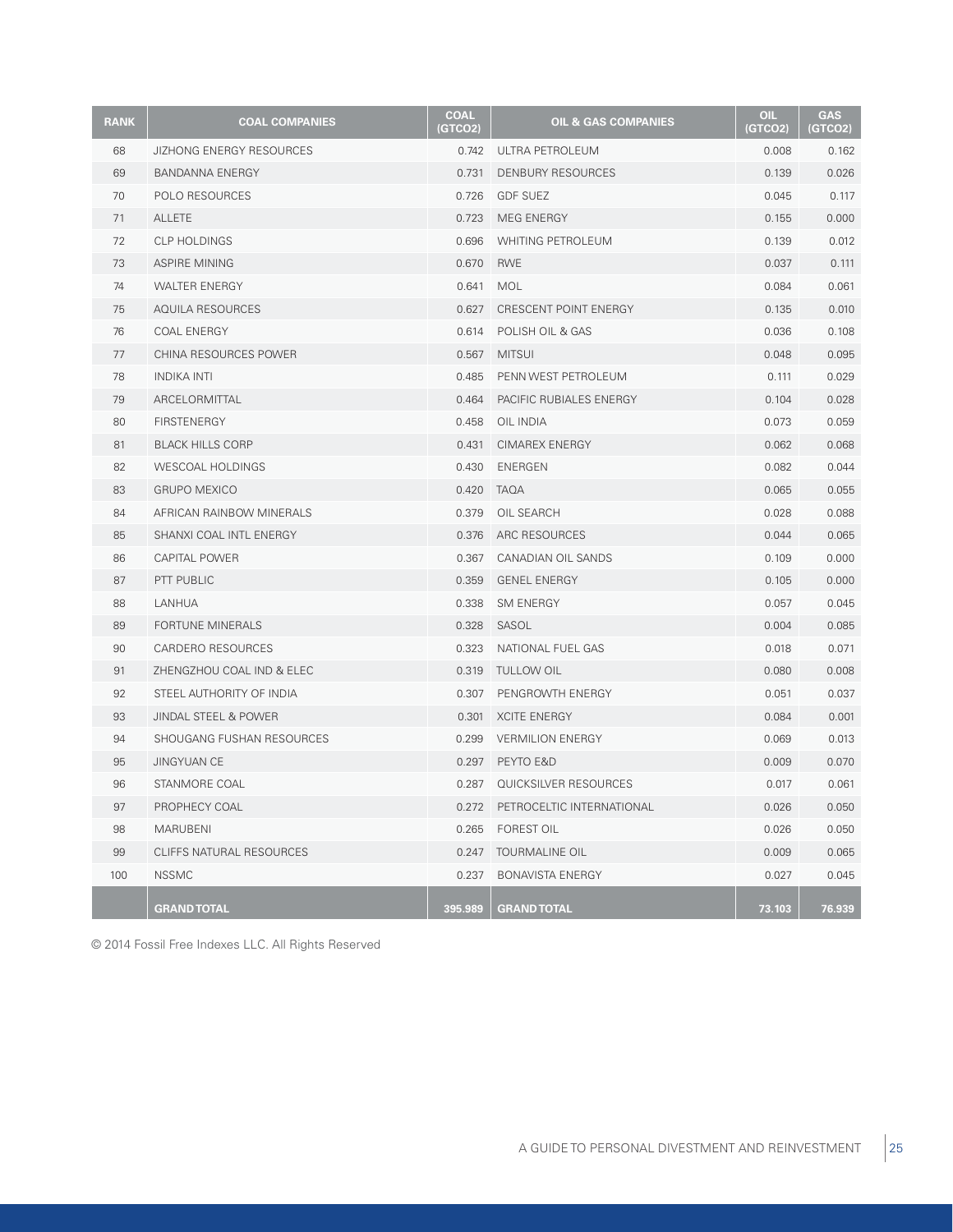## APPENDIX 3: SAMPLE LETTER TO FINANCIAL ADVISOR

Dear (advisor):

I am concerned about climate change and would like to do what I can in order to diminish the power that fossil fuel companies have in slowing the progress of new energy alternatives. I also agree with the research that has been done to illustrate that fossil fuel companies may be significantly overvalued and may not represent a good long-term investment.

I would like to know if you would be able to assist me in divesting my personal investments from fossil fuel companies. The following link provides a list of 200 companies identified as holding the largest amount of carbon reserves: [http://gofossilfree.org/companies](http://greencentury.com/?xb=http://gofossilfree.org/companies)/. I want to divest from any direct holdings, any mutual funds that hold these companies, and any other assets invested in coal, oil, or gas companies.

Would you be so kind as to cross-reference this list with my portfolio and report the amount of my holdings represented on this list? After we have identified my investment position in regards to carbon reserves, I would like to discuss reinvestment options. I am interested in investment choices that reflect my values on this issue.

If you are not in a position to assist, I understand and will explore alternatives. If you are in a position to assist, please contact me so we can discuss what will be involved in repositioning my portfolio, how it can be done consistent with my investment objectives, and how it may impact my investment costs and tax obligations.

Kind Regards,

(Your name)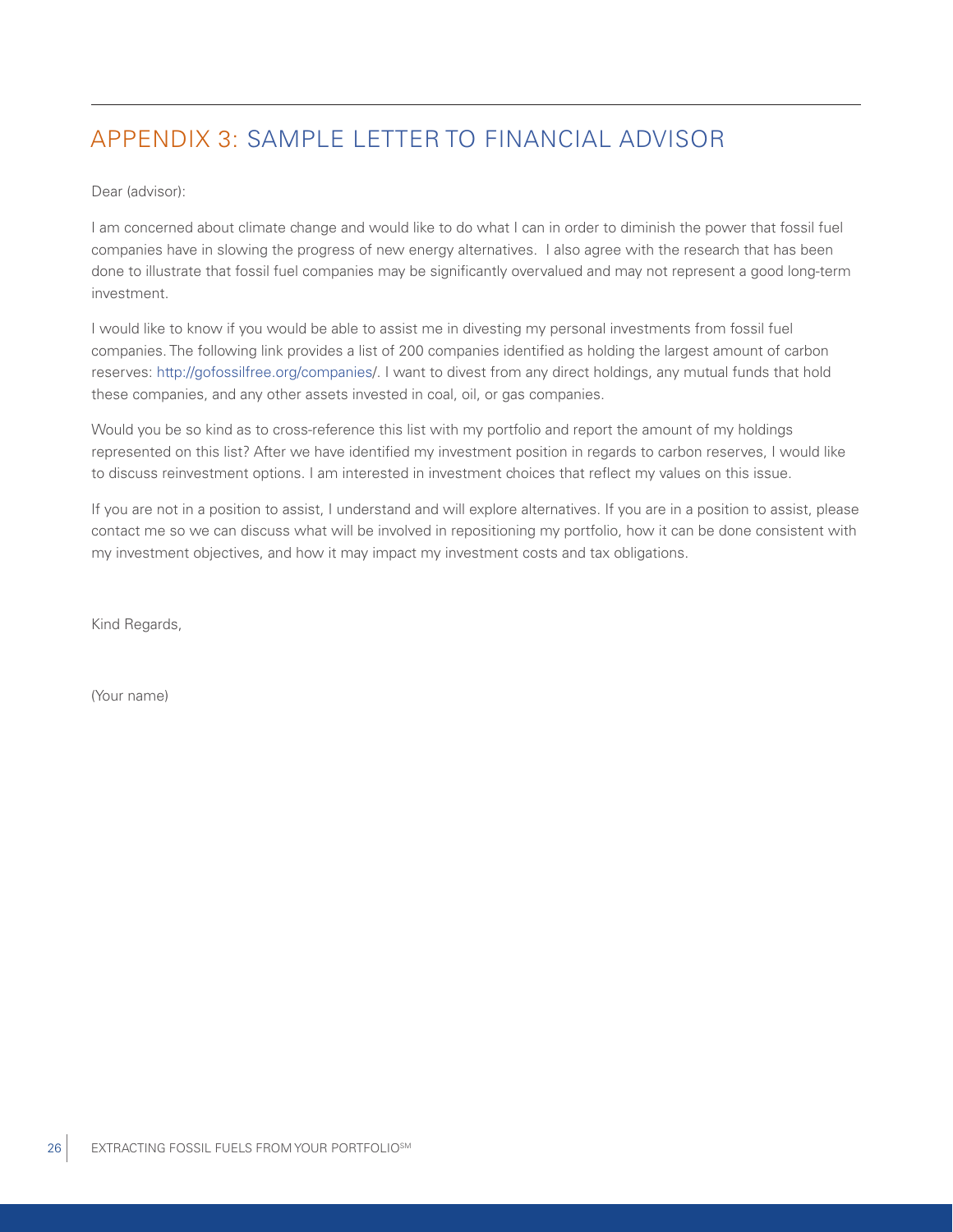## FOOTNOTES

- 1 The S&P 500® Index is an unmanaged index of 500 selected common stocks, most of which are listed on the New York Stock Exchange. The S&P 500® Index is heavily weighted toward stocks with large market capitalization and represents approximately two-thirds of the total market value of all domestic stocks. It is not possible to invest directly in the S&P 500® Index. The analysis was performed by leading environmental data and analysis firm Trucost® and is based on measuring the tons of carbon emissions per million dollars of revenue of the companies held by the Balanced Fund and those of the companies included in the S&P 500® Index as of January 31,2013.
- 2 "Heat-Trapping Gas Passes Milestone, Raising Fears," *New York Times, May 10, 2013 or* [click here](http://greencentury.com/?xb=http://www.nytimes.com/2013/05/11/science/earth/carbon-dioxide-level-passes-long-feared-milestone.html?pagewanted=all&_r=2&) for the article.
- 3 "We need an apartheid-style boycott to save the planet", Guardian, April 10, 2014 or [click here](http://greencentury.com/?xb=http://www.theguardian.com/commentisfree/2014/apr/10/divest-fossil-fuels-climate-change-keystone-xl) for the article.
- 4 Environmental Law Institute, Energy Subsidies Black Not Green, or [click here](http://greencentury.com/?xb=http://www.eli.org/sites/default/files/docs/Energy_Subsidies_Black_Not_Green.pdf) for the paper.
- 5 [carbontracker.live.kiln.it/Unburnable-Carbon-2-Web-Version.pdf](http://greencentury.com/?xb=http://carbontracker.live.kiln.it/Unburnable-Carbon-2-Web-Version.pdf)
- 6 International Energy Agency, World Outlook, 2012, or [click here](http://greencentury.com/?xb=http://www.iea.org/publications/freepublications/publication/English.pdf) for the paper.
- 7 Big Oil Companies Struggle to Justify Soaring Project Costs", *Wall Street Journal*, January 28, 2014 [www.online.wsj.com/articles/SB100](http://greencentury.com/?xb=http://online.wsj.com/articles/SB10001424052702303277704579348332283819314) [01424052702303277704579348332283819314](http://greencentury.com/?xb=http://online.wsj.com/articles/SB10001424052702303277704579348332283819314)
- 8 Green Jobs Grow Four Times Faster than Others, *Los Angeles Times, March 19, 2013 or* [click here](http://greencentury.com/?xb=http://articles.latimes.com/2013/mar/19/business/la-fi-mo-green-jobs-20130319) for article.
- 9 This report primarily focuses on investments in stocks and corporate bonds whether direct or in mutual funds. You can find resources for addressing climate change in other asset classes later in the report.
- 10 The S&P 1500 or the S&P Supercomposite 1500 Index is an unmanaged broad-based capitalization-weighted index comprising 1500 stocks of large-cap, mid-cap, and small-cap U.S. companies. It is not possible to invest directly in the S&P Supercomposite 1500 Index.
- 11 Trillium Asset Management, 350.org, and Factset Research as of 6/30/13
- 12 The Carbon Underground, August 2012, [www.fossilfreeindexes.com/premium-downloads/](http://greencentury.com/?xb=http://www.fossilfreeindexes.com/premium-downloads/) for list
- 13 Trillium Asset Management, LLC (Trillium) claims compliance with the Global Investment Performance Standards (GIPS®). Trillium is an investment advisor registered with the Securities and Exchange Commission under the Investment Advisors act of 1940. For the purposes of establishing and maintaining compliance with the GIPS standards, the firm has elected to define itself exclusive of wrapfee assets under management historically until 10/1/2013. Effective 10/1/2013 the firm has redefined itself to include wrap-fee assets under management. Previously, the firm included only institutional and high net worth accounts. The firm was redefined to include the wrap-fee business to reflect all business lines managed by the organization.

The Sustainable Opportunities Composite was created on August 28th 2011 and has an inception date of October 1, 2008. The U.S. Dollar is the currency used to express valuations and performance.

The Fossil Fuel Free Core Composite was created on August 28th 2011 and has an inception date of January 1, 2007. The U.S. Dollar is the currency used to express valuations and performance.

Performance is presented for all periods net of trading costs and both net and gross of management fees, includes the reinvestment of all income, and is vested and calculated on a trade date basis. Individual performance will vary from that of the composite.

Lists, descriptions, and GIPS compliant presentations are available upon request for all Trillium performance composites.

Past performance is no guarantee of future results. Every investment carries the potential for both profit and loss.

Investments in smaller companies generally carry greater risk than is customarily associated with larger companies for various reasons, such as narrower markets, limited financial resources and less liquid stock.

- 14 [www.dol.gov/ebsa/programs/ori/advisory98/98-04a.htm](http://greencentury.com/?xb=http://www.dol.gov/ebsa/programs/ori/advisory98/98-04a.htm)
- 15 [www.ussif.org/store\\_product.asp?prodid=8](http://greencentury.com/?xb=http://www.ussif.org/store_product.asp?prodid=8)
- 16 [www.aperiogroup.com/system/files/documents/building\\_a\\_carbon\\_free\\_portfolio.pdf](http://greencentury.com/?xb=http://www.aperiogroup.com/system/files/documents/building_a_carbon_free_portfolio.pdf)
- 17 [www.aperiogroup.com/system/files/documents/building\\_a\\_carbon\\_free\\_portfolio.pdf](http://greencentury.com/?xb=http://www.aperiogroup.com/system/files/documents/building_a_carbon_free_portfolio.pdf)
- 18 [www.msci.com/resources/factsheets/MSCI\\_ESG\\_Research\\_FAQ\\_on\\_Fossil-Free\\_Investing.pdf](http://greencentury.com/?xb=http://www.msci.com/resources/factsheets/MSCI_ESG_Research_FAQ_on_Fossil-Free_Investing.pdf)
- 19 [www.msci.com/resources/factsheets/MSCI\\_ESG\\_Research\\_FAQ\\_on\\_Fossil-Free\\_Investing.pdf](http://greencentury.com/?xb=http://www.msci.com/resources/factsheets/MSCI_ESG_Research_FAQ_on_Fossil-Free_Investing.pdf)
- 20 [www.impaxam.com/sites/default/files/20130704\\_impax\\_white\\_paper\\_fossil\\_fuel\\_divestment\\_final\\_0.pdf](http://greencentury.com/?xb=http://www.impaxam.com/sites/default/files/20130704_impax_white_paper_fossil_fuel_divestment_final_0.pdf)
- 21 For more information on how to invest in other asset classes, see the USSIF web-site at: [www.ussif.org/climatereinvestment](http://greencentury.com/?xb=http://www.ussif.org/climatereinvestment) Addressing climate change is possible in every type of asset class. For example, there are green bonds such as World Bank Green Bonds\* or municipal bonds for clean technology, energy efficiency, or general projects that reduce carbon intensity. Community development loan fund notes (CDFI's) that support energy efficient housing and facilities are another option for fossil fuel free investors. Unfortunately, alternative investments, where much of the focus on emerging clean technology exists via private equity, venture capital, or hedge funds, may not be suitable for the retail investor.
- 22 "Empire State Building Fact Sheet," Johnson Controls or [click here](http://greencentury.com/?xb=http://www.johnsoncontrols.com/content/dam/WWW/jci/be/fulfillment/esb/ESBfactsheet.pdf).
- 23 [www.eia.gov/forecasts/aeo/er/pdf/0383er%282014%29.pdf](http%3a//greencentury.com/%3Fxb%3Dhttp%3a//www.eia.gov/forecasts/aeo/er/pdf/0383er%282014%29.pdf)
- 24 [www.teslamotors.com/blog/supercharging-](http://greencentury.com/?xb=http://www.teslamotors.com/blog/supercharging)milestone or [click here.](http://greencentury.com/?xb=http://www.teslamotors.com/blog/supercharging-milestone)
- 25 Integrated Pest Management, EPA, or [click here](http://greencentury.com/?xb=http://www.epa.gov/opp00001/factsheets/ipm.htm) for fact sheet.
- 26 Eating Fossil Fuels, Organic Consumers Union, 2003 or [click here](http://greencentury.com/?xb=http://www.organicconsumers.org/corp/fossil-fuels.cfm) for fact sheet.
- 27 [www.epa.gov/WaterSense/pubs/supply.html](http://greencentury.com/?xb=http://www.epa.gov/WaterSense/pubs/supply.html)
- 28 Environmental Leader "CDP Investors Up 10 Percent in 2013", February 13, 2013 or [click here.](http://greencentury.com/?xb=http://www.environmentalleader.com/2013/02/13/cdp-investors-up-10-percent-in-2013/)
- 29 "Invest, Divest and Prosper", New York Times, June 2013 or [click here](http://greencentury.com/?xb=http://www.nytimes.com/2013/06/28/opinion/krugman-invest-divest-and-prosper.html?_r=1&).